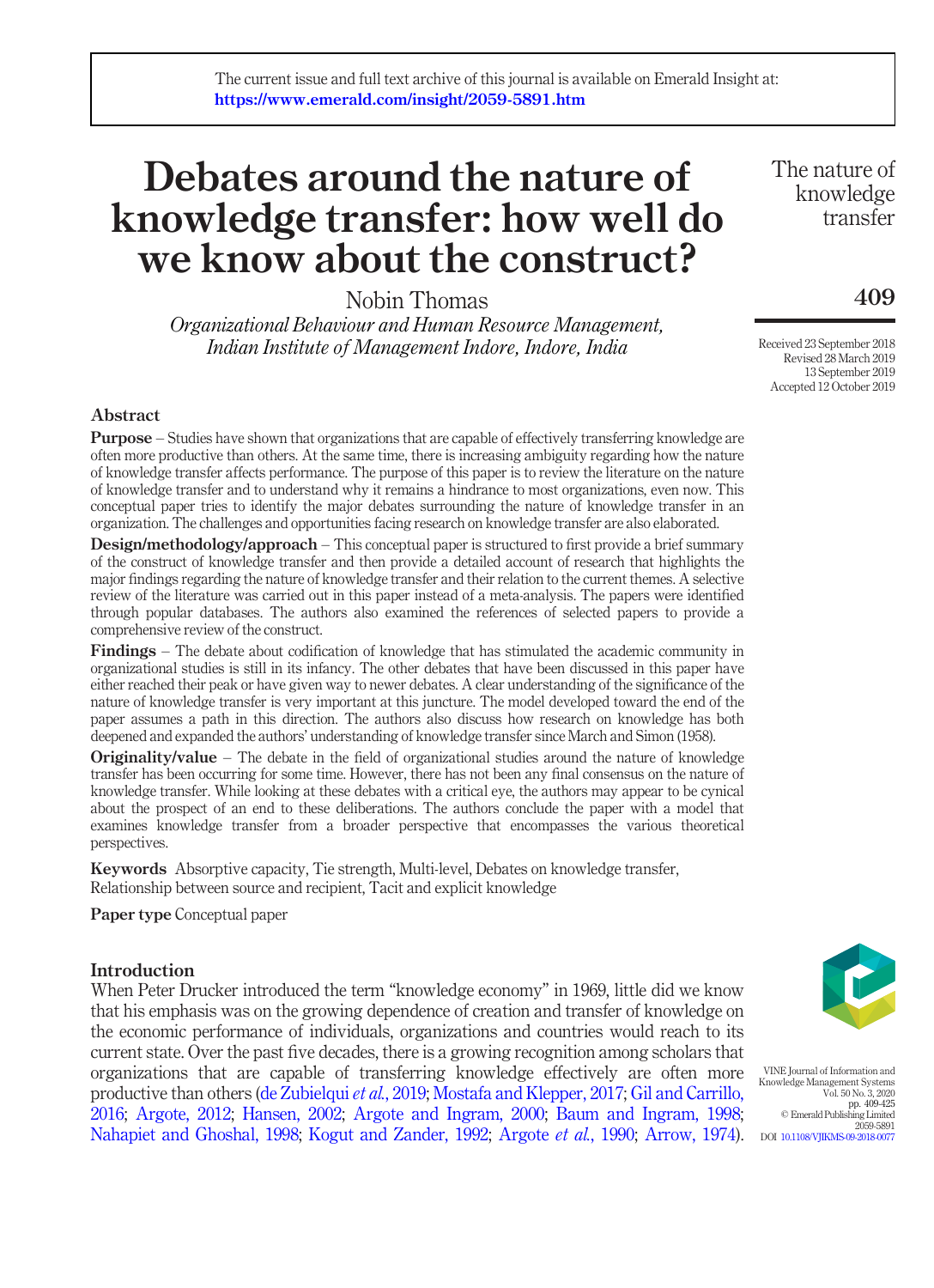However, against this widely held belief, Szulanski *et al.* (2016) published a study that showed how organizations were failing to manage their knowledge transfer mechanisms, thereby, resulting in the loss of valuable practices and capabilities that they had gained over the years. In accordance with their findings, other studies during the same period also reached the conclusion that the nature of knowledge that allows for an effective transfer is still ambiguous and elusive (Reus *et al.*, 2016; Sarala *et al.*, 2016). Moreover, the nature of knowledge transfer itself opens up a plethora of question for further scrutiny when we try distinguishing between "explicit" and "tacit" knowledge (Krylova *et al.*, 2016). Organizational learning scholars like Argote and Miron-Spektor (2011) had opened up another debate around nature of knowledge transfer through their findings that knowledge was embedded in multiple repositories such as individuals, routines and transactive memory systems in an organization, and that transfer of knowledge between levels was difficult. With the added complexity of multi-level transfer, it becomes increasingly certain that the nature of knowledge transfer, if not correctly understood, can in fact lead to further confusion and that affect organizational knowledge flow (Nonaka and Von Krogh, 2009).

A lot of chaos also prevails in terms of the usage commonly used terms in the knowledge management literature, such as knowledge sharing, knowledge dissemination, and how it differentiates from knowledge transfer. To better communicate the scope of this research, it becomes important for us to identify the boundary that distinguishes our work from other reviews on knowledge flow. As defined by Bock *et al.* (2005), knowledge sharing is about an individual's willingness to share with others his/her created or acquired knowledge. Sharing is a voluntary act and implies a conscious move by an individual who participates in the exchange without any obligation to do so. Knowledge dissemination is the distribution of information among group members. It is essentially a sub-process of organizational learning that comprises of other sub-processes, such as knowledge acquisition, information interpretation and organizational memory (Huber, 1991). We define knowledge transfer as exchanges of organizational knowledge between a source and a recipient (Szulanski, 1996) that takes into consideration the fact that knowledge transfer is discretionary i.e. individuals are selective when it comes to transferring knowledge to others. As Reagans and McEvily (2003) rightly pointed out, "Understanding why individuals choose to transfer knowledge in some cases but not others is an important precursor to explaining successful knowledge transfer." It is possible that knowledge transfer involves a cost to the knowledge source, as the source spends time and effort in helping the recipient to understand the knowledge. Taking a broader perspective, we agree with Guo *et al.* (2018) in *VINE Journal of Information and Knowledge Management Systems* (*VJIKMS*) looked at three aspects of knowledge transfer (KT): source and receiver of knowledge, context surrounding the transfer and receiver's purpose of absorbing and reusing the knowledge. The objective of this paper is to review the literature on the nature of knowledge transfer, to resist and reassess the discussions surrounding the debates on knowledge transfer, and to highlight emergent themes of knowledge transfer research and its limitations. Based on a systemic review, our paper also proposes a conceptual framework that can be used to organize the research linking nature of knowledge transfer. The next section provides a detailed account of the methodology adopted in identifying the extant literature on knowledge transfer relevant to our study.

# Method

We conducted a selective review of the literature instead of a meta-analysis, primarily because the construct "knowledge transfer" has been used extensively in various disciplines from multiple dimensions. Drawing from Durst, Aggerstam and Fernhaf (2015) review and carefully following the principles detailed in Jensson *et al.* (2011), a research plan was

**VIIKMS** 50,3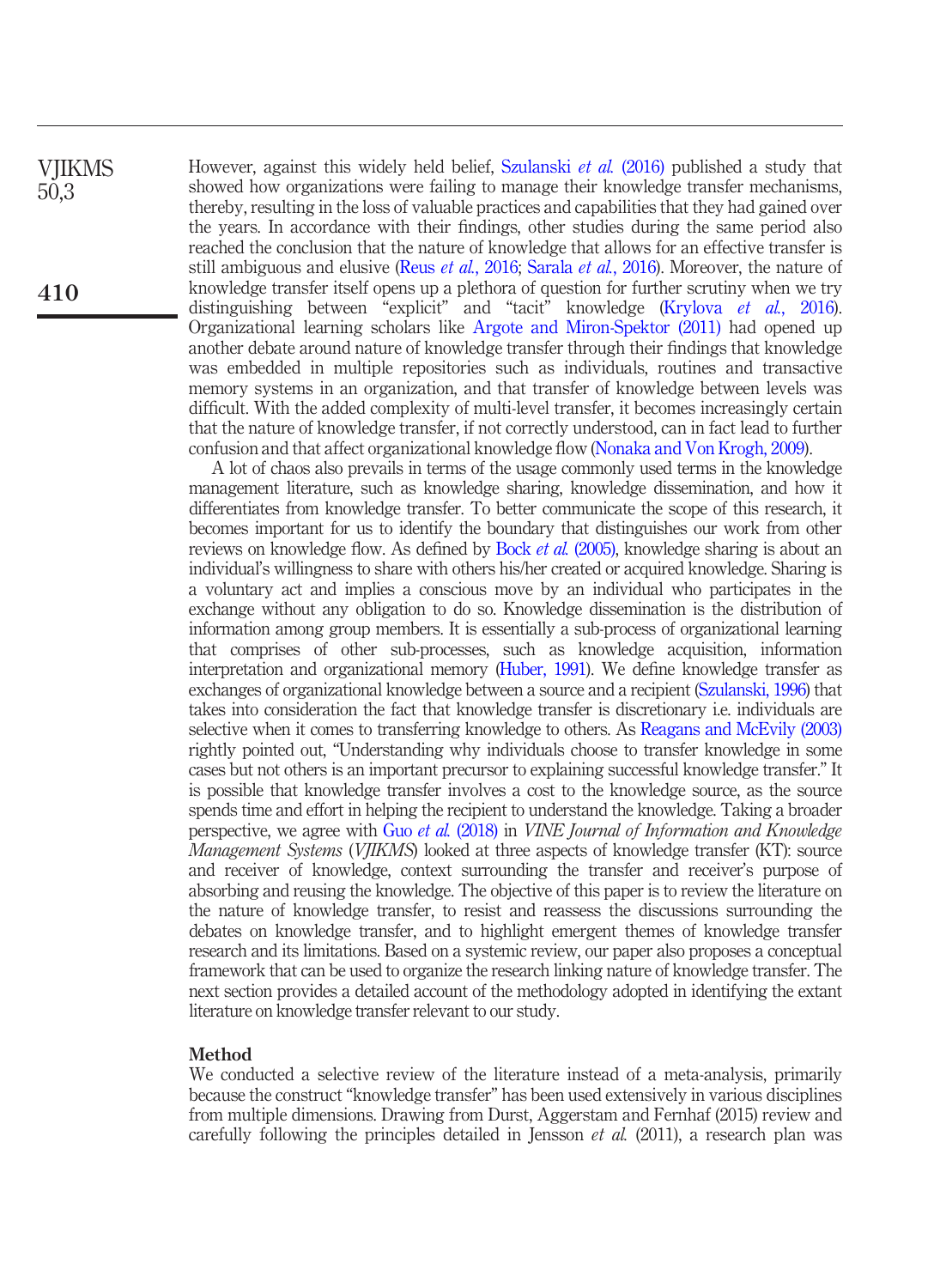developed and the four-step approach that helped us in defining the scope of the study and ensuring a representative coverage of relevant studies (Phelps *et al.*, 2012). As the first step, our focus was on taking stock of what we knew about the nature of knowledge transfer, we followed previous reviews with a similar objective. We limited our review to studies in economics, management, psychology and sociology published until August, 2018. Second, we limited our research to studies published in top-ranked journals. We developed this list by identifying top-ranked journals in the relevant fields in published journal rankings. Third, we searched the titles and abstracts of these journals by using the combination of keywords indicative of the term "knowledge transfer." The search yielded 254 articles. Fourth, using independent reviewers, we assessed the articles for relevance, and we removed 156 articles from the original shortlist. Finally, we performed a detailed content analysis of each study to confirm relevance, resulting in a set of 89 articles. We also made it a point to examine the references of the selected articles to locate highly cited papers and books that the journal databases might not have captured.

The remainder of the article is organized as follows. In the next section, we provide a review of the construct "knowledge transfer," and some of the important debates surrounding knowledge transfer. We then examine each of these debates and how various factors affecting knowledge transfer have contributed to these debates. Finally, we provide recommendations on how research should proceed to address the unexplored topics and other limitations of extant research on knowledge transfer. Through synthesis and critical evaluation of six decades of research, we hope to foster a better understanding of and increased knowledge about knowledge transfer.

#### Knowledge transfer

To understand the "nature of knowledge transfer," one needs to know how knowledge has been defined by organizational theorists. At one end of the spectrum, scholars defined knowledge as subsisting in the actions of the organization – including routines, standard operating procedures, processes, products, databases and technologies (Levitt and March, 1988). At the other end, other theorists took the view that knowledge exists as the beliefs and values of the members of the organization and is context-specific and dynamic (Kogut and Zander, 1992). For Davenport and Prusak (1998), knowledge was:

[...] a fluid mix of framed experiences, values, contextual information, and expert insights that provides a framework for evaluating and incorporating new experiences and information. It originates in and is applied in the minds of knowers (p. 5).

As seen here, knowledge is a concept difficult to define, particularly when scholars take polar opposite positions (Hargadon and Fanelli, 2002). The definitional ambiguity that surrounds the concept of knowledge was not something new and had started with the early writings of March and Simon (1958). They held the view was that organizations accumulate knowledge through the process of organizational learning and that it was beyond the individual embodiment of knowledge. Though there were opposing views to this line of reasoning, it took three decades for Simon (1991) to formally proposed counter-argument that knowledge resides exclusively in individuals, contradicting the beliefs of former organizational theorists. Grant (1996) further extended this argument by stating that knowledge being a scarce resource in organizations, it was costly to replicate and difficult to transfer, and hence, organizations could only integrate the knowledge residing within the individuals rather than transfer, which made it less efficient. To further illustrate this, let us take the case of two researchers – one a psychologist and another an economist. They come together to write a scientific paper together. It is quite likely that the psychologist has no The nature of knowledge transfer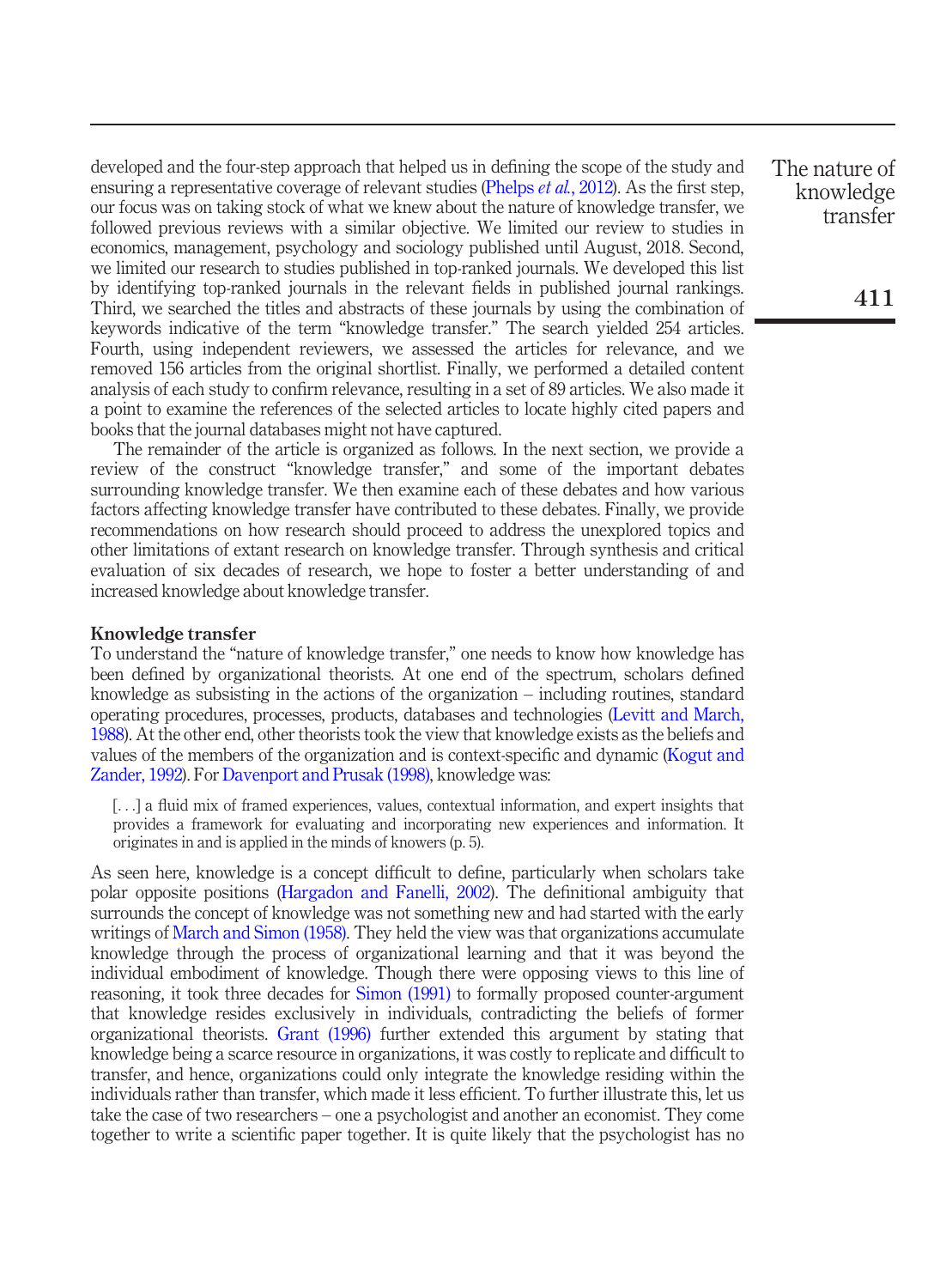understanding of the mathematical equations and that the economist has little understanding of psychological theories. According to Grant (1996), the efficiency was maximized, not by the psychologist learning everything that the economist knew and the economist learning everything that the psychologist knew; instead, both reached their peak efficiency when the economist's knowledge in the domain of economics was integrated with the psychologist's knowledge of psychology through meaningful interactions and detailed discussions that lead to elaborated experiences (Majchrzak *et al.*, 2012). Most importantly, the shared mental models thus, created minimized the time spent in transferring the knowledge between them through reading papers and documents that were in codifiable form (Huang *et al.*, 2014). It is important to distinguish here the difference between codified and tacit knowledge for better understanding of the construct knowledge transfer.

#### Debates around tacit knowledge transfer

In 1966, Polanyi wrote a classic article about the moot point that a person knew more than what was told. Though it seemed rather obvious at the beginning, on further contemplation it became clear that Polanyi was recognizing the fact that individuals had knowledge that was non-verbalized, unable to be articulated, intuitive and hard to express. Polanyi (1966) called this knowledge "tacit." Nonaka and Takeuchi (1995) later defined tacitness as the personal knowledge embedded in individual experiences and intangible factors such as personal belief, perspective and value systems. Nonaka and Kanno (1998) further extended this logic by distinguishing explicit knowledge from tacit by emphasizing the tangible and codifiable nature of explicit knowledge. This set the stage for an ongoing debate on codified and uncodified knowledge. The debate started with the publication of an article in a special issue of *Industrial and Corporate Change* by Cowan, David and Foray in 2000. Their argument stemmed from Nonaka and Takeuchi's (1996) Socialization, Externalization, Combination, Internalization (SECI) model that if people invest time, effort and resources, it is possible to transform tacit to explicit. This article later turned out to be the cornerstone of all subsequent discussions on the topic of tacit knowledge transfer, although it was later criticized for creating a divide between tacit and codified knowledge and making it a necessary condition to distinguish both (Balconi *et al.*, 2007). Those opposing the contribution of Cowan *et al.* (2000) included Johnson *et al.* (2002), who argued that it was difficult to separate tacit (uncodified) and explicit (codified) knowledge and held the view that it was impossible for a body of knowledge to be completely converted to explicit form without losing some of its original characteristics. Nonaka and von Krogh (2009) made it more intriguing through their finding that explicit and tacit knowledge were certainly not two distinct types of knowledge. When we looked back at the earlier works of Williamson (1975), we could find some merit in these arguments. Taking cues from bounded rationality theory, Williamson (1975) had constructed his argument that individuals were restricted in two ways when it came to knowledge transfer. Firstly, neuro-physiological limits put a cap on the amount of information received, stored and processed by an individual. Secondly, language limits the ability of an individual to articulate all their knowledge and feelings. One can safely assume that Williamson was referring to the tacitness of knowledge in his arguments. For example, if someone tried to manufacture a low-end mobile phone based on available expertise, the knowledge required would be less tacit than making a highly sophisticated high-end smartphone (Chuang *et al.*, 2016). Referring back to the work of Polanyi (1966), Williamson (1975) did not see tacit and explicit as independent but as complementary. Nonaka and Takeuchi (1995) classic work, "The Knowledge-Creating Company" brought this debate into active discussion through their proposition that tacit knowledge can get converted to explicit knowledge through a process of standardization

**VIIKMS** 50,3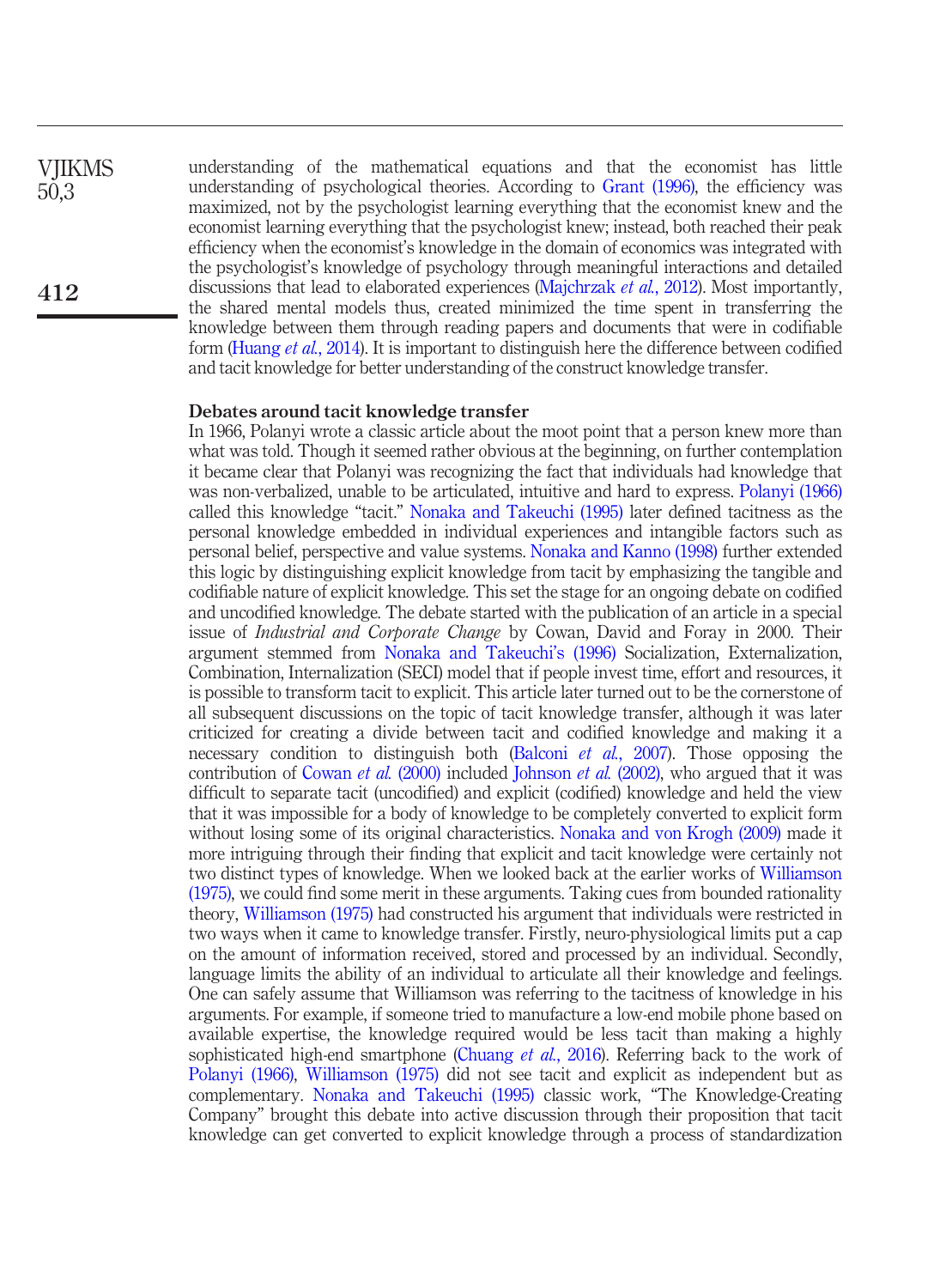expounded through their knowledge conversion model. Davenport and Prusak (2000) further triggered this debate with their assertion that tacit must become explicit to get captured. Notwithstanding, Lubit (2001) brought some fresh light into this debate with their viewpoint that each type of knowledge served a different function and that it was not necessary to convert one to other. To illustrate further, let us consider a case in Leonard-Barton's (1995) study. It discussed the case of EL products (Cummings, 2003), a company that manufactured electro-luminescent lamps. EL products was in search of the latest technologies to remain competitive. Keeping this focus, it acquired another company, Grimes, which had a strong reputation for its dust-free lamp-making technology. After the acquisition, equipment, documents and other physical assets of Grimes were transferred to the acquirer. EL products then felt that they had successfully transferred the dust-free lampmaking technology. They were soon to realize that they had failed to replicate the routines used by Grimes employees to reduce dust in the production process, which was integral to the success of Grimes' dust-free lamp-making technology. What became evident from this case was that sometimes tacitness may present itself as identifiable offerings or in routines, structures, procedures or processes (Teece, 2000). In the case of EL products, they discovered the importance of tacit knowledge to Grimes dust-free lamp making technology when they started experimenting with the explicit complement. In Polyani's (1966) words, the tacit is known only through an experience of the explicit component. The failure of EL products was in gaining access to Grimes' internalized knowledge. In other words, knowledge transfer would take place when "[...] the norm [routine] is imported and the absence of disagreement and miscues implicitly affirms that all members accept it" (Gersick and Hackman, 1990, p. 76). In the case of EL products, its management failed to recognize that knowledge transfer was not restricted to transfer of explicit knowledge alone, but tacit knowledge too. This raised the question of what influences individual's motivation to invest in codification, thereby affecting the case and efficiency of knowledge transfer. In other words, to better understand how the tacit-explicit dimensions influence knowledge transfer, researchers need to endogenize this aspect of knowledge as a variable to be explained by other dimensions of knowledge. Extant research provides little insight into these questions, making this area ripe for future research.

#### Debates around the parties involved in knowledge transfer

We now turn our attention to the research examining the relational properties of the source and recipient of knowledge transfer that have found trust in tie strength, proximity/ similarity between the two parties to be the prominent factors.

# Trust

Research has proven that trust is a necessary requirement for knowledge transfer (Park and Lee, 2014; Lewis and Weigert, 1985) and there is considerable evidence that supports the idea that relationships based on trust lead to greater knowledge transfer (Chen *et al.*, 2014; Dirks and Ferrin, 2001). Though trust was also found to reduce the cost of knowledge transfer (Sankowska, 2013; Zaheer *et al.*, 1998), it was observed by Borgatti and Cross (2003) that transfer, took place at the benevolence of the source because the donor decides whether to transfer the knowledge or not. Similarly, the knowledge seeker was taking a risk by putting his reputation at stake when admitting ignorance to the source. These two costs involved can act as a deterrent to trust building between the source and recipient. To further support this argument, Edmondson (1999) had found that defensive behaviors from both the donor and recipient owing to lack of trust can block the transfer of knowledge. Although trust had shown to positively correlate with effective knowledge transfer (Tsai and Ghoshal, The nature of knowledge transfer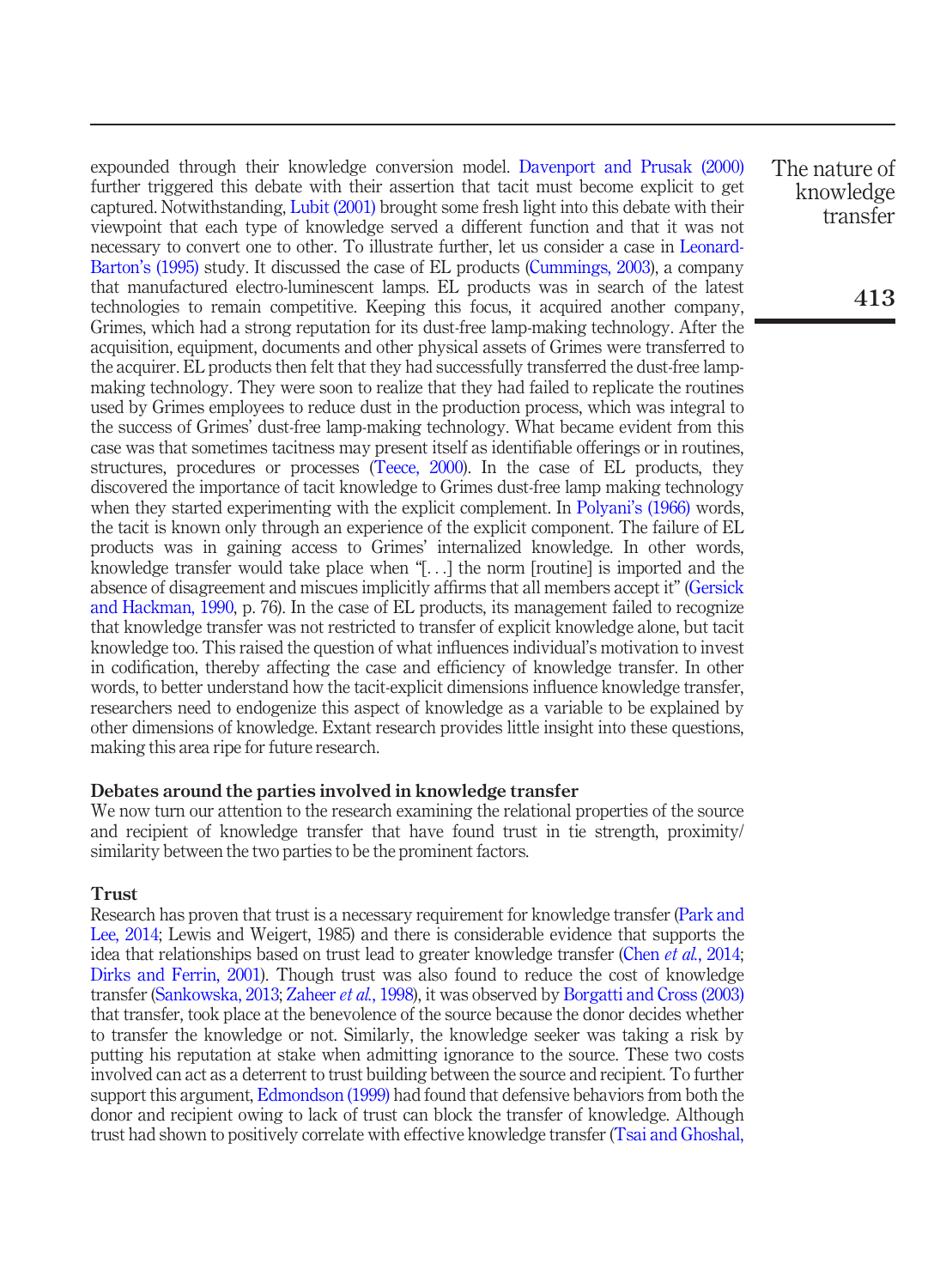1998), the reasoning for this anomaly may come from the work of Levin and Cross (2004) that established trust as a multi-level construct – benevolence-based trust and competencebased trust. The importance of competence-based trust becomes important when we look at the cost involved for knowledge transfer from the information seeker's perspective. The seeker's trust in the donor's competence will make it easy for the seeker to approach the donor. VJIKMS 50,3

# Tie strength

414

Studies have also shown that the existence of strong formal ties between the donor and recipient added to informal exchanges and that these informal knowledge exchanges were, in turn, more effective than formal exchanges in knowledge transfer (Ensign and Hébert, 2009). This corroborated the general finding that a strong relationship between recipient and donor would facilitate knowledge transfer (Szulanski, 1996). Hansen (1999) took a different route to study the relationship between formal ties and knowledge transfer. He approached it from the type of knowledge being transferred and the presence of strong versus weak ties. He showed that when transfer involved explicit knowledge, the presence of weak ties (against strong ties) ensured rapid transfer, whereas when the transfer involved tacit knowledge, the transfer was faster when stronger ties were involved.

# Proximity/similarity

Previous research has shown that similarity among the partners of knowledge transfer influences transfer through attraction (Darr and Kurtzberg, 2000). When the source and the recipient are socially proximate, it increases the individual's willingness to transfer and absorb knowledge (Kachra and White, 2008). The similarity in expertise can make communication more efficient because of the expectation that the knowledge transfer costs will not exceed benefits (Reagans and McEvily, 2003). When coming to social status differences, the person with the lower-status will be more motivated to transfer knowledge than higher status person (Thomas-Hunt *et al.*, 2003). Personality similarity between the source and recipient can increase trust, respect and motivation to transfer knowledge (Allen and Eby, 2003). Though geographic proximity can increase the efficiency of knowledge transfer, the knowledge transferred tend to be less novel because of the homogeneity within the geographic region (Bell and Zaheer, 2007).

# Debates around motivational and cognitive challenges in knowledge transfer

The motivational challenges stem from the varied and sometimes, conflicting interests of partners involved in the knowledge transfer. The cognitive challenges arise from the asymmetries in the knowledge residing in the parties involved in transfers. For a better understanding of the cognitive challenges involved in knowledge transfer, it is necessary to revisit the concepts of codified and uncodified knowledge. As discussed earlier, codifiable or explicit knowledge is a consequence of the abstraction and establishment of a cause-effect relationship, whereas uncodified or tacit knowledge has a strong reliance on local experience, is context-dependent and is embodied in individuals involved in the experience. What it implies is that the organizations that have higher proportion of uncodified knowledge would find it difficult to transfer because it becomes costly.

It is also true that organizations are often forced to choose between the two-tacit and explicit when it comes to knowledge transfer. In other words, organizations must either articulate and convert their uncodified knowledge into codified knowledge, and thus, decrease the cost of knowledge transfer or continue to depend on costlier direct communication channels for understanding the uncodified knowledge. In this context, the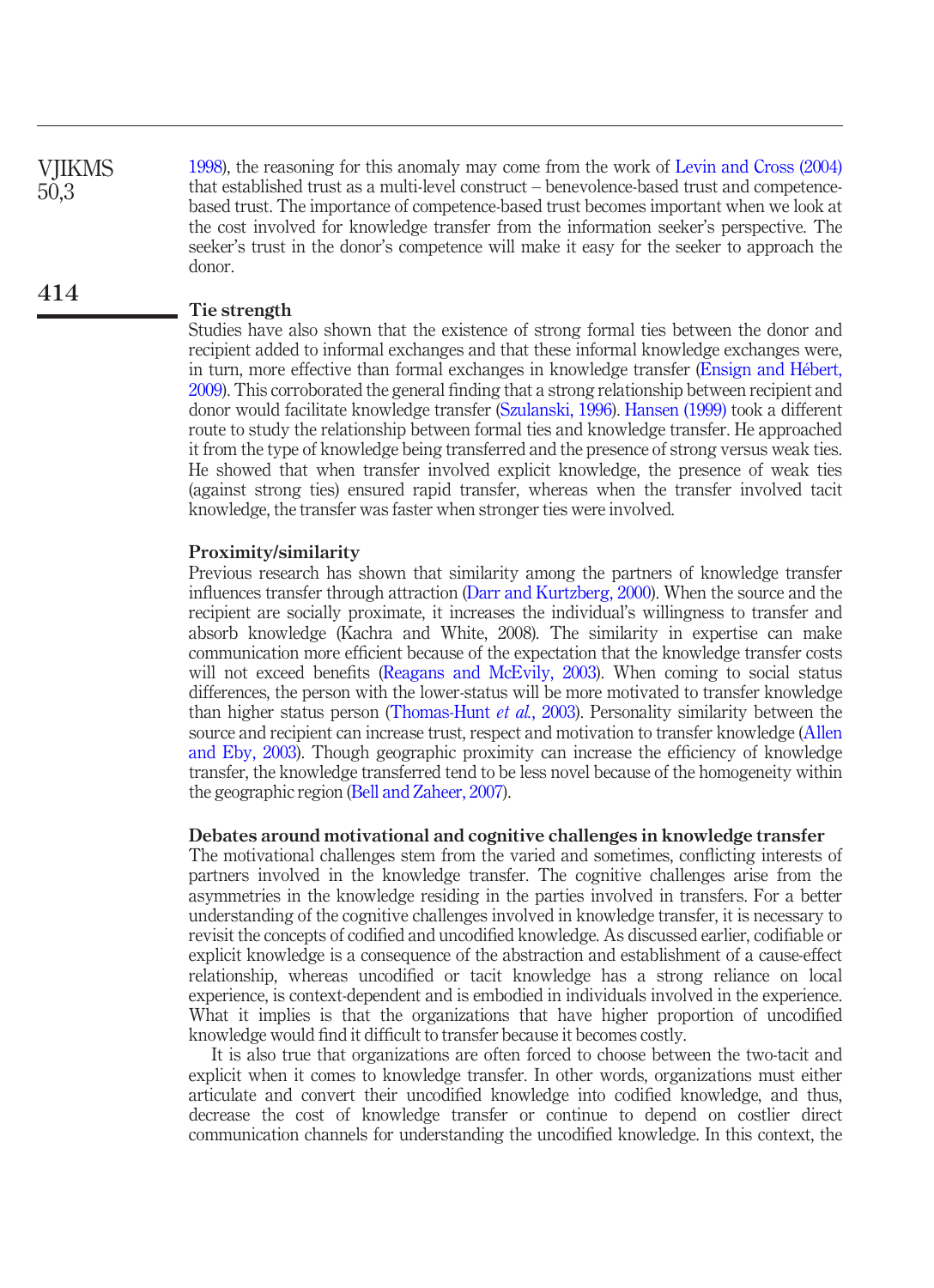distinction between common and partitioned knowledge opens up and their debate surrounding the cognitive challenges in the knowledge transfer process. Studies have shown that the knowledge in an organization can either remain common to everyone or be highly localized (partitioned). The debate has been whether the partitioned knowledge should be transferred to the common domain and, if so, at what cost. Scholars in favor of the common repository highlight the communication and search cost involved, if not codified and transferred to a common pool. In contrast, studies opposing the move to integrate the partitioned or localized knowledge into the common domain point out that such a move could turn out to be costly because the parties to the knowledge transfer might have knowledge gaps within themselves. In other words, the parties involved in knowledge transfer may not be able to reach a shared understanding after they commit to the knowledge transfer process. This means that either the source or the recipient – or both – would have to make considerable investments to render the partitioned knowledge understandable. This is not to say that codified knowledge is easier to transfer; rather, codified knowledge is more like a double-edged sword. Codification can increase the risk of imitation; but if not codified, the communication and search costs could increase. Future research needs to untangle the effect of partitioned and common knowledge on the relationship between the source and recipient during knowledge transfer.

Studies have shown that the motivation and commitment of the parties involved in transfer also become critical for the successful transfer of knowledge. Whether it is intrinsic or extrinsic or both has been a matter of contention among organizational scholars. Researchers such as Osterloh and Frey (2000) argued that intrinsic motivation was an enabler for the transfer of tacit knowledge. The intrinsic motivation came from nonmonetary rewards such as recognizing individuals for their good work and opportunities for doing challenging work. The importance of extrinsic motivation in knowledge transfer has been the focus for scholars like O'Dell and Grayson (1998), who found evidence for senior manager's role in reinforcing and rewarding employee behaviors facilitating knowledge transfer. While much of the research emphasizes the need for either extrinsic and intrinsic motivation or both in knowledge transfer, Jewels and Ford (2006) came up with a contradictory finding that individuals are neither motivated to transfer knowledge when promised financial reward nor are they inhibited from transferring knowledge when they believe that their status would decrease in the process.

#### Debate around levels of knowledge transfer

Till now, the rhetoric about knowledge transfer in an organization has been broadly about individuals involved in the transfer, i.e. interpersonal transfer. However, studies have shown that knowledge transfer is not limited to an individual level and it extends to higher levels of analysis, including groups, departments, divisions and even between organizations. Although ample research has focused on interpersonal knowledge transfer, research examining multiple levels is scarce.

## Individual level

At an individual level, it is accepted that knowledge exists in tacit form, mostly embedded in individual members. Scholars in the psychological domain such as Bandura (1977) spent considerable time understanding how knowledge gets transferred from one individual to another. According to Singley and Anderson (1989, p. 1), individual-level knowledge transfer occurs when "knowledge acquired in one situation applies (or fails to apply) to another." To cite an example, consulting and law firms rely primarily on the knowledge embedded in individuals (Starbuck, 1992). At the same time, it is important to note that individuals may not transfer the knowledge The nature of knowledge transfer

415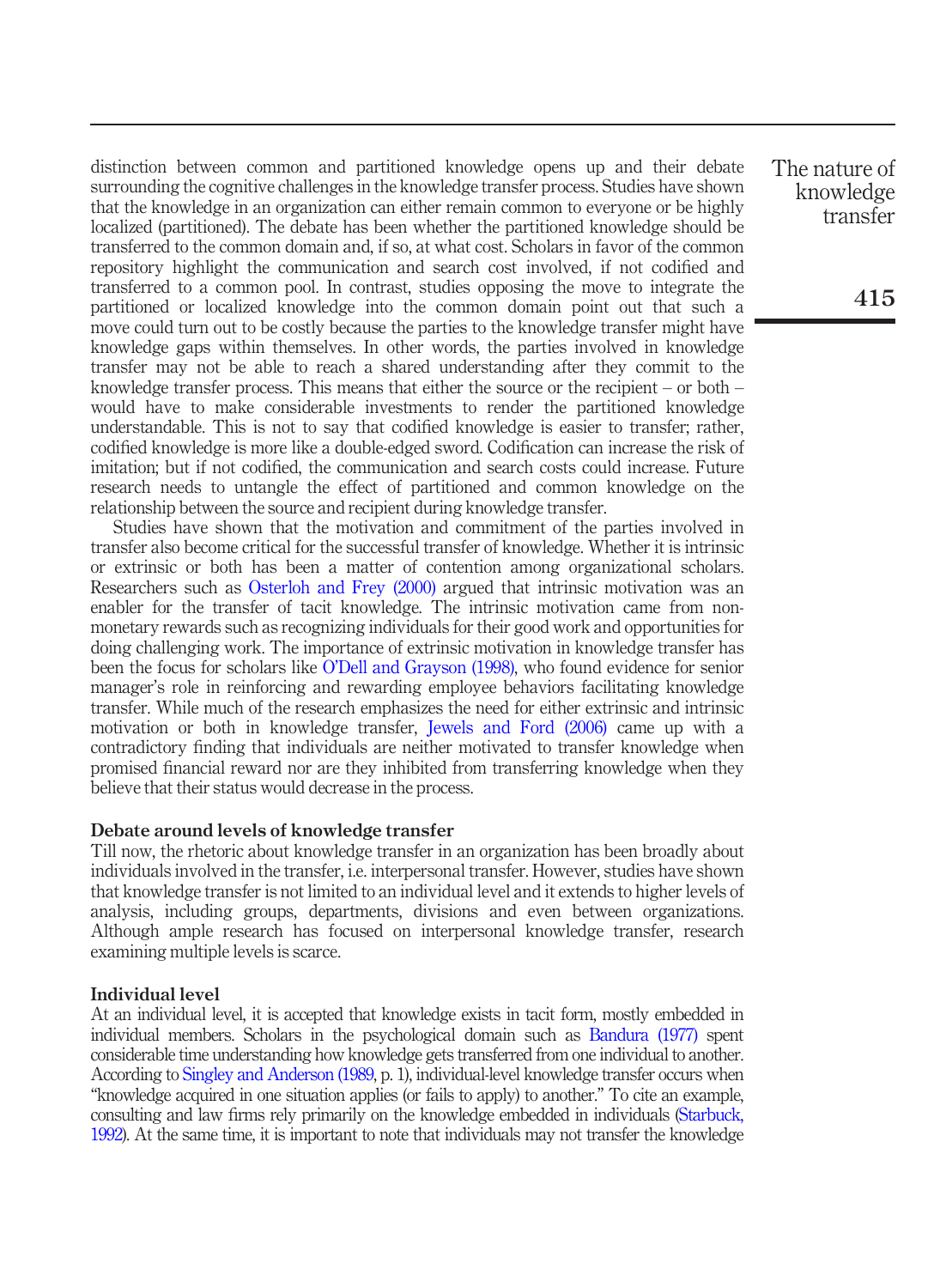**VIIKMS** 50,3

416

they possess with others (Stasser and Titus, 1987). For example, a person who has attended a training program may be less inclined to transfer his knowledge to others who he does not value (Borgatti and Cross, 2003). Szulanski (1996) looked at it from the source's end and reasoned that individuals' difficulty in knowledge transfer may come from his/her inability to communicate, and therefore, it is more of a dysfunction at the individual level. From the receiver's end, Cohen and Levinthal's (1990) discussion about absorptive capacity as "[...] the ability to recognize the value of new, external information, assimilate it and apply it" (Cohen and Levinthal, 1990, p. 128) becomes useful in understanding the difficulty it has. To illustrate this further, consider a situation where a donor is highly advanced in the use of a particular technology as compared to the recipient. In this case, a large part of the knowledge that has to be transferred would be beyond the understanding of the recipient. This ultimately restricts the amount of knowledge transferred. In other words, the recipient's absorptive capacity places an upper limit on the size of knowledge transfer. The literature on sense-making gives much credence to this argument. Teece's (1998) reasons that only in those circumstances where knowledge was fully understood and appreciated by both the donor and recipient would transfer be a simple and inexpensive transaction. If not, the absorptive capacity would be low, knowledge stickiness[1] would be high and the costs linked with the transfer would also be high.

# Group level

Jane Zhao and Anand (2009) distinguished group level knowledge transfer from individual level based on nature, strategic importance and level of difficulty. Though group level transfer is most valuable, it is more difficult and prone to error, as the knowledge remains as tacit among the group members. Coming to the group level of knowledge transfer, tie strength between group members was found to be a good indicator of transfer (Borgatti and Cross, 2003). Following Granovetter's (1973) definition of tie strength in terms of frequency of interactions, reciprocity, mutual confiding and emotional closeness, studies have shown that weak ties provide access to a wide range of information, while strong ties, delve deep into the understanding of information. Hansen (1999) found that strong ties were more conducive for complex knowledge[2] transfer, while weak ties allowed simple knowledge[3] transfer. Contrasting these benefits, studies have highlighted that cost of maintaining strong ties in a group can diminish knowledge transfer. The greater the strength of ties between members in a group, the higher the search cost that further autonomy and accessibility to diverse information sources (Hansen, 1999), and thereby group performance. Tsai (2001) provided another framework for understanding the nature of knowledge transfer among group members based on absorption capacity and network position. The structural positions occupied by group members in the network can both be an antecedent and consequence for opportunities and constraints when it comes to knowledge transfer among group members (Reagans and McEvily, 2003).

What Burt (1992) called structural holes, provides the group member with information from being a broker and makes him/her the only link between the other groups. The range of information accessible to the member from other groups is greatly enhanced through the broker role. While Darr *et al.* (1995) concluded from their studies that the nature of knowledge transfer was highly dependent on group membership, Lapré and Wassenhove (2001) observed that management "buy-in" and diversity influenced knowledge transfer within the organization's units.

#### Organizational level

Taking an organizational level perspective, studies have shown that it is difficult to transfer knowledge across different organizational contexts (Inkpen and Tsang, 2005). In support of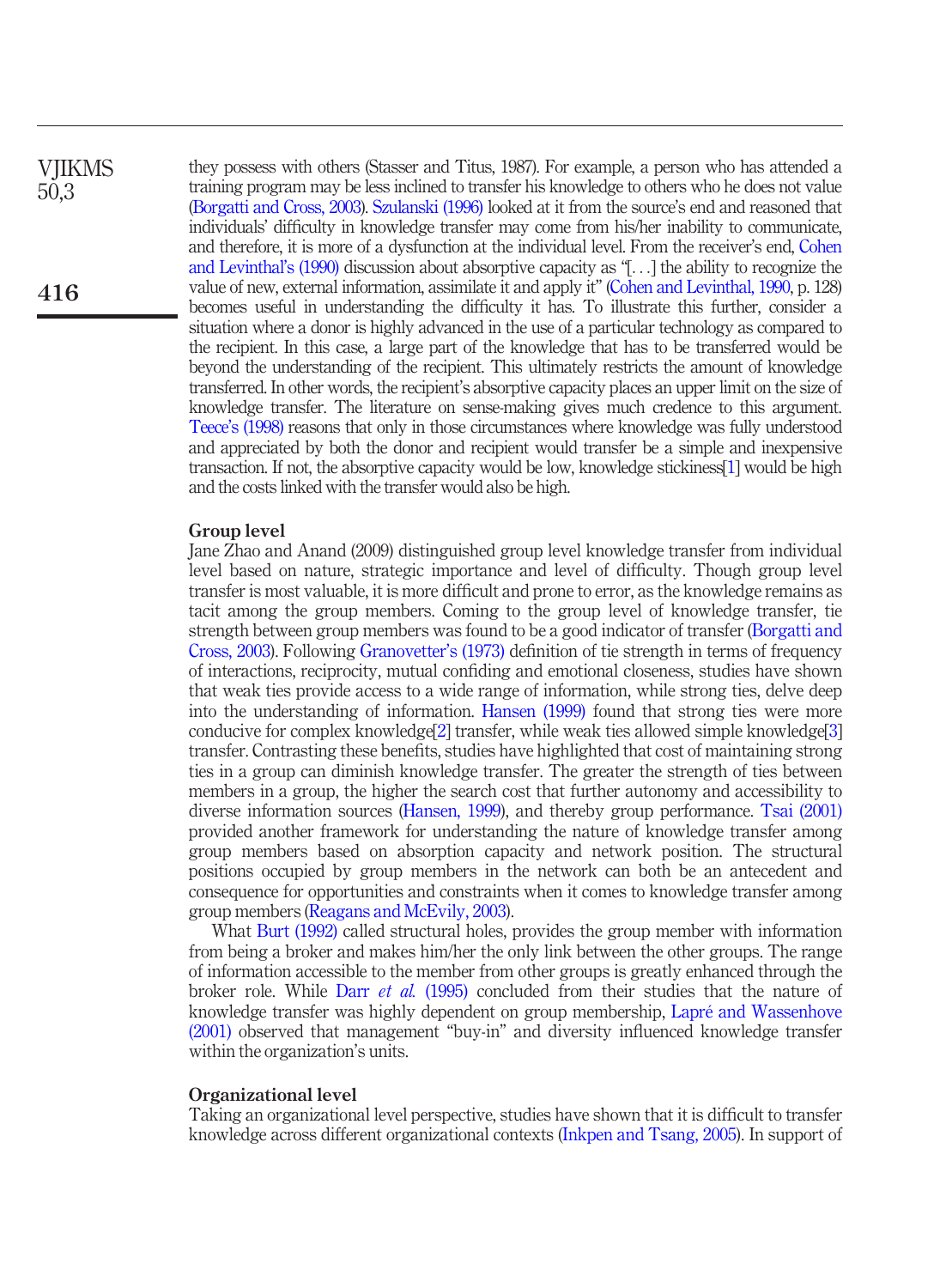this finding, Huckman and Pisano (2006) showed that surgeons who performed the same procedure in different hospitals ended up having different outcomes. In other words, their procedure experience in one hospital did not transfer to their experiences at other hospitals. What it clearly illustrates is the significance of organizational context in the knowledge transfer process that leads us to organizational culture. Previous studies have indicated that culture holds the key in effective knowledge transfer (Demarest, 1997). Organizational culture that included elements of trust, communication, reward system, and structure, was found to be a major facilitator of knowledge transfer (Rutten *et al.*, 2016; McEvily *et al.*, 2003). However, the debate that has sparred among cultural theorists revolves around the question – whether organizations should have uniform or various local cultures for effective knowledge transfer choices. Organizational culture is an amalgamation on many – it encompasses artifacts, values, norms, beliefs and basic assumptions shared among members in the organization (Schein, 1996). Some scholars have argued for cultural integration that involves alignment of assumptions, values and norms of the participating organizations involved in knowledge transfer. They believe that unless there is convergence (where firms' culture becomes similar) or cross vergence (where new culture evolves), it becomes difficult for employees to understand the knowledge that resides in the firms and develop a shared understanding (Sarala and Vaara, 2010). Also, knowledge transfer becomes difficult in the organization when the culture does not allow cooperative behaviors – tendency to share and collaborate with each other (Goh, 2002).

# Results and discussion

Our review of knowledge transfer literature indicates that a large part of human knowledge is highly organization-specific, context-specific and tacit in nature (Figure 1), which poses limits to its effective articulation and transferability. Our lengthy discussion on tacit (uncodified) and explicit (codified) knowledge indicates that there is still no consensus on whether organizations should strive toward converting all embedded (tacit) knowledge into explicit form or whether they should retain knowledge as tacit itself or whether an organization should strike a balance



The nature of knowledge transfer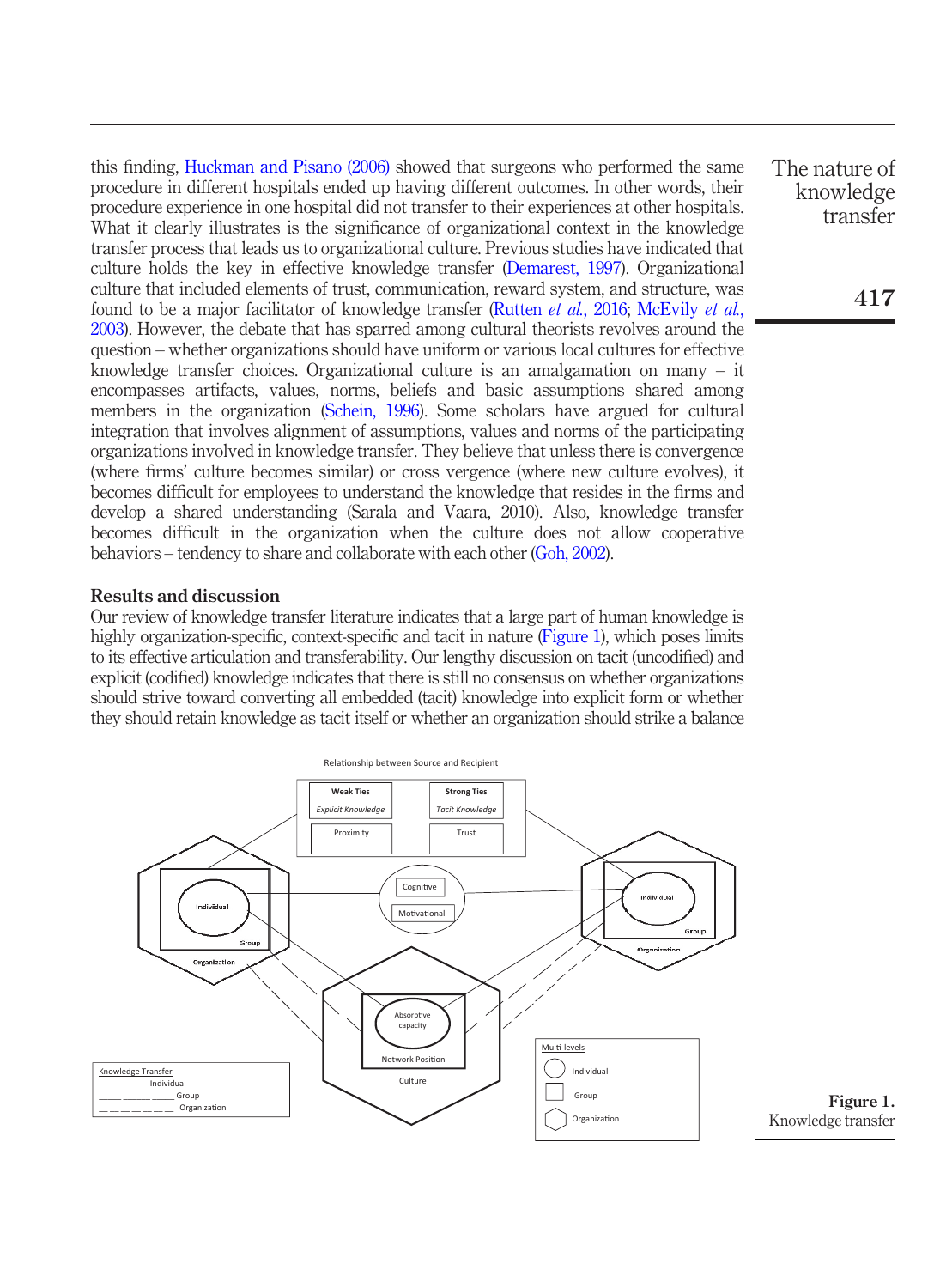between the tacit and explicit knowledge contained in it. In our observation, one of the factors that influence this decision is cost. If the organization decides to transfer all its tacit knowledge into explicit knowledge (which might not be even possible), the costs incurred would be so exponentially high as to defy economic sense. This decision can also be challenged later if the codified knowledge remains in the organization without any utility for its members after considerable expenditure on its conversion. On the contrary, if the organization decided not to transfer its tacit knowledge into explicit knowledge, the tacit knowledge within the employees remains uncaptured and it would be easily lost when employees transferred, retired or left the organization. The case of departing employee leaving with years of knowledge because of a lack of conversion from tacit to explicit knowledge in an organization was best illustrated by the author's own experience in a private sector bank in India. The bank had consistent growth rate for more than three decades and was an influential voice in the banking industry. The bank had a loyal and committed workforce that was the driving force behind their success story. The top management came in for a shock when they realized that two-thirds of their employees were due to retire in the next four to five years. The bank went on for a recruitment drive to capture young talent in a bid to offset its lack of planning for the future. Although they were successful in attracting talent, the younger folks did not stay with the bank for long as it was just another pit stop for them. On one hand, the bank was finding it difficult to retain the newly-recruited workforce and the other hand, retirements were fast approaching. The bank was facing a crisis-like situation: the top management realized that it had failed to transfer the best practices that had made it the industry leader. The experience that older employees had garnered over the years was about to go when they retired from the bank. The bank tried a few interventions to control the damage. One of the tools that they employed was using storytelling to capture employees' knowledge that was unknown to the larger community. It became clear from these experience sharing sessions through storytelling that tacitness can only be captured through highly interactive conversations and must be intentional. When the culture of the organization was protective in nature, trust becomes a critical factor in determining the extent of tacit knowledge transfer, as it became evident in this case (Argote and Guo, 2016). The older employees found it difficult to share or disclose their tacit knowledge to the new recruits because they were still considered outsiders and their attrition did not help either.

Regarding how causal ambiguity affects the nature of knowledge transfer, a small incident that happened at a leading fast-moving consumer goods (FMCG) company would make it clear the need to further explore the cause-effect relationship. An employee of the soap manufacturing unit of the FMCG company had inadvertently left his machine running during the lunch break. On returning back, the employee found a frothy mixture unseen in the soap business. As none of the inputs and processes had changed, the company marketed the "foamy" product along with the other products. After several months, the company was inundated with offers for this new soap. Having forgotten about the incident that had led to the formation of foamy soap months back, the company was unclear to what ingredient (input) and processes (causal factor) would have resulted in such a frothy mix. After a lot of experimentation, they discovered that the presence of extra air was responsible for this "floating" soap. When the company was completely ignorant about what combination of inputs and processes resulted in the final outcome, their knowledge became causally ambiguous. In such a situation, knowledge transfer ceased. A widely accepted definition of causal ambiguity is that it is the uncertainty that "[...] stems from a basic ambiguity concerning the nature of the causal connections between actions and results" (Lippman and Rumelt, 1982, p. 420). Simonin (1999) and Reed and DeFillippi (1990) indicated that tacitness and complexity could be antecedents to causal ambiguity. The more tacit the knowledge, the greater the associated causal ambiguity (Wilcox-King and Zeithaml, 2001). Szulanski (2000)

**VIIKMS** 50,3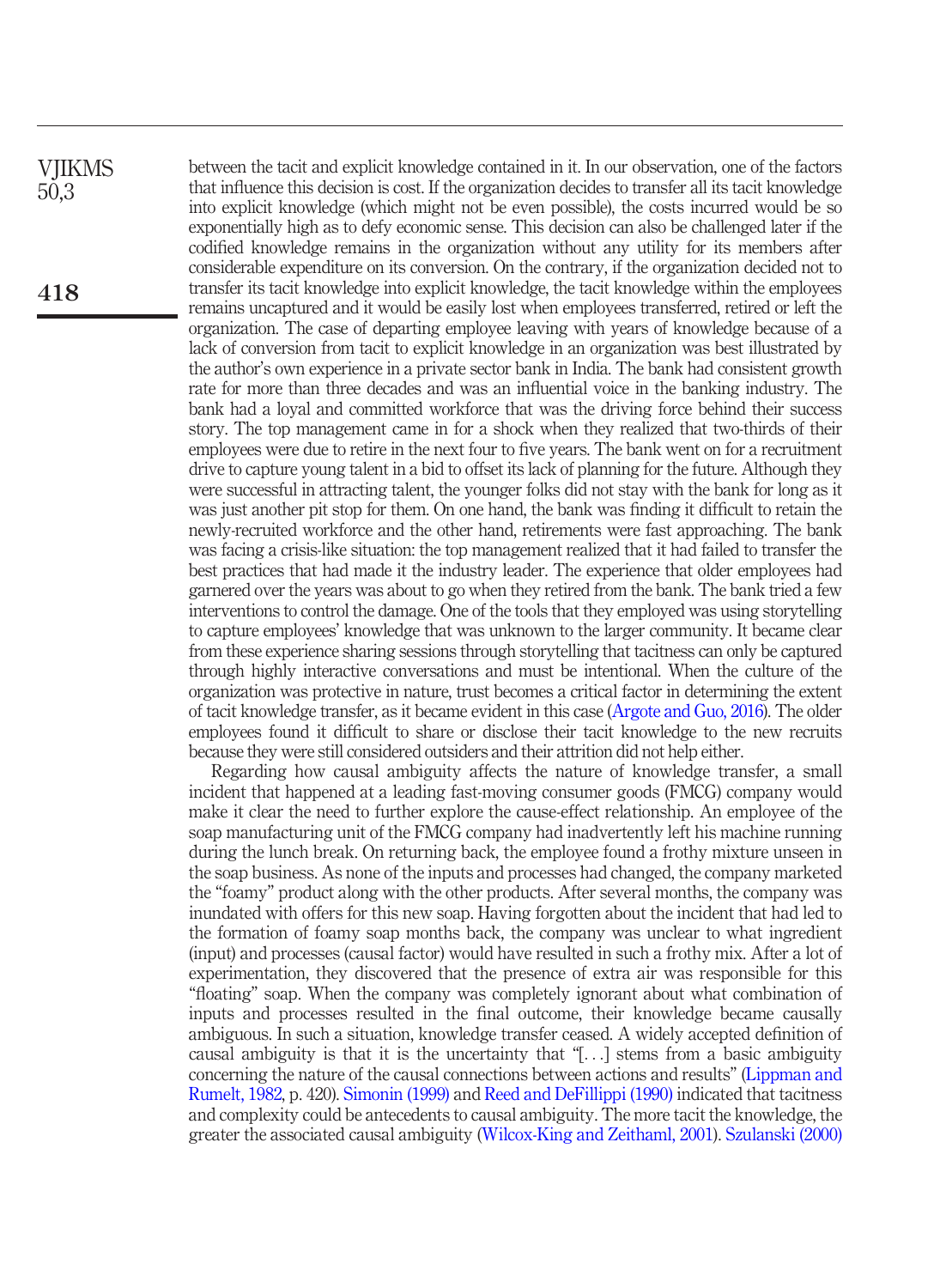suggested that under conditions of high causal ambiguity, trustworthiness, status and social capital might be less effective in knowledge transfer than currently assumed.

A completely different case would be when people willingly transfer knowledge and how to measure the effectiveness of the transfer (Argote and Ingram, 2000). Baum and Ingram (1998) used a performance approach to measure the degree to which hotels in a vicinity survived by learning from other hotels that belonged to the same chain. Nonetheless, as Argote (2012) rightly mentions, the problem with such performance approach is controlling for factors that affect performance other than the experience of other units in the chain. Another way to measure knowledge transfer is to measure changes in the knowledge of the beneficiary. The problem here is that the knowledge gained can remain tacit, as seen in the bank case. The same issue was highlighted by Berry and Broadbent (1984, 1987) in their study where they found that people who had significant experience with a management simulation in the initial iteration could transfer their experience to the second iteration and they were better off than the participants who had no experience in the second iteration. The presence of knowledge in multiple repositories poses another big challenge for measuring effectiveness of knowledge transfer. Walsh and Ungson (1991) paper talked about the various repositories, such as individual members, roles and structures, standard operating procedures, culture and physical layout of the organization, where knowledge is stored.

The nature of the transmission channel also affects the quality and quantity of the knowledge transferred. The transmission loss associated with tacit knowledge is higher; hence, it has been suggested that the use of rich communication media such as face-to-face and informal talks (Daft and Lengel, 1986) can reduce transmission loss. Some of the researchers have also relied on communications theory (Shannon and Weaver, 1949) to understand the factors that make the transfer of knowledge difficult. According to communications theory, knowledge transfer is akin to a message transfer from source to the recipient within a context. The properties of the message, as well as the context, can put constraints on knowledge transfer that make it stickier. Recently, there has been a move toward organizational learning theories, which look at knowledge transfer as more of an ongoing process rather than a static communication sequence (Szulanski, 2000). A metareview conducted by Flores *et al.* (2012) in the *Journal of Management* found that the articles published in premier journals such as *the Academy of Management Journal*, *Academy of Management Review*, *Journal of Management*, *Journal of Management Studies* and *Organization Science* between 1970 and 2007 mostly adopted a process approach to organizational learning, which was viewed through a knowledge-transfer lens. In their review, organizational learning was defined as a process composed of information acquisition, information distribution, information interpretation, information integration and organizational memory (Flores *et al.*, 2012).

#### Implications for research and practice

Our study has implications for both theory and practice. From a theoretical standpoint, we would like to consider our paper positioned as a contribution to a more holistic view of the nature of knowledge transfer that helps to overcome some of the inherent limitations among reviews that looks at the construct from a unilateral perspective. As we complete this review, it seems that the debate about codification that has spurred the academic community in organizational studies is still in its infancy. The other debates that we discussed have either reached a climax or it has given way to newer debates. Nevertheless, the need for further development of knowledge transfer construct from a theoretical, as well as methodological perspective remains. As Kumar and Ganesh (2009) note, the dimensions that seemed the most prominent in the authors' perspective may open newer thoughts and can lead to the emergence of other perspectives in the field of knowledge transfer. Scholars The nature of knowledge transfer

419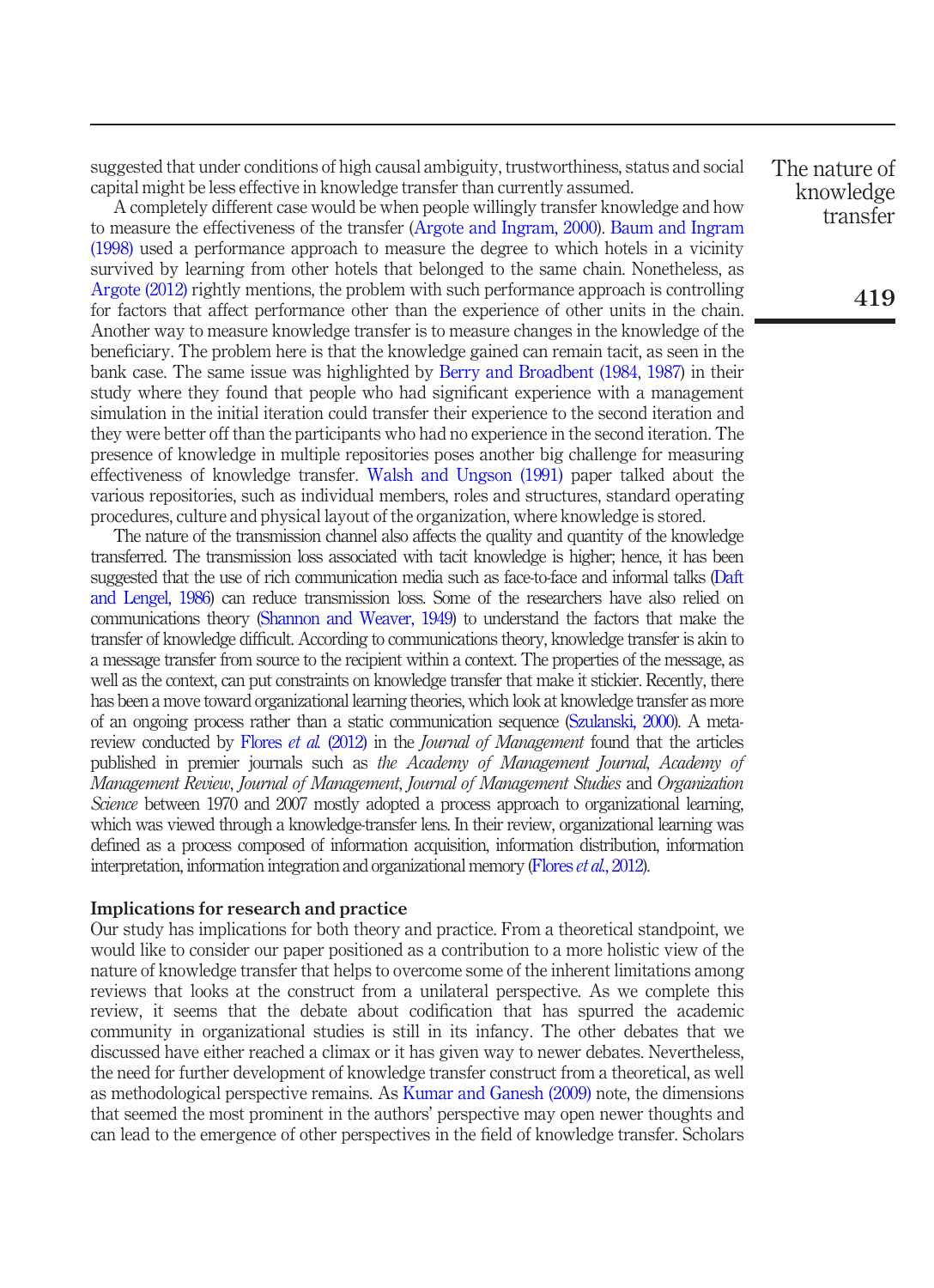**VIIKMS** 50,3

420

can also consider adding new disciplines to the study of knowledge transfer, and thereby, develop a holistic understanding and better insights into the different facets of the topic.

We feel our work holds significance for practitioners. Our study highlights some of the possible consequences for managers of being unaware about the various debates discussed in this paper. If managers do not proactively design a strategic approach to knowledge transfer, they may not be able to manage and transfer knowledge that gives them an edge over their competitors.

# **Conclusion**

We sought to contribute to an understanding of the various debates on knowledge transfer – tacit versus explicit transfer, multi-level transfer, parties involved in transfer – by conducting a systematic analysis of research published on this topic in leading management, psychology, sociology and economic journals. We developed a comprehensive framework (Figure 1) that organizes the knowledge transfer literature, which we used to review extant research within and across multiple disciplines and levels of analysis. This framework can be considered as the most important contribution of the paper. We identified parts of coherence and conflict in theoretical arguments within and across levels and identified emerging themes for future research. By synthesizing and critically evaluating six decades of research about knowledge transfer across multiple fields and multiple levels, we hope to have contributed to a greater understanding of knowledge transfer and to have stimulated increased attention about knowledge transfer. Our hope is that it would spark further deliberations and discussions among scholars about the various debates in knowledge transfer and translate to interesting themes in the knowledge management literature.

### **Notes**

- 1. Szulanski (1996) was credited with introducing the term "stickiness". In fact, it was Von Hippel (1994) who introduced the notion of knowledge as a sticky asset, meaning that it was difficult to transfer and costly to acquire. He defined stickiness as "[...] the incremental expenditure required to transfer that unit of information to a specified locus in a form usable by a given information seeker" (Von Hippel, 1994, p. 430). Szulanski (1996) talked about stickiness as a function of absorptive capacity, causal ambiguity and the relationship between source and recipient.
- 2. Complex knowledge includes a wide variety of interrelated parts that cannot be easily grouped. It requires greater volume of information and skills to be transferred.
- 3. Simple knowledge requires a low volume of information and is easily transferred.

#### References

- Allen, T.D. and Eby, L.T. (2003), "Relationship effectiveness for mentors: factors associated with learning and quality", *Journal of Management*, Vol. 29 No. 4, pp. 469-486.
- Argote, L. (2012), *Organizational Learning: Creating, Retaining and Transferring Knowledge*, Springer Science and Business Media, New York, NY.
- Argote, L. and Guo, J.M. (2016), "Routines and transactive memory systems: creating, coordinating, retaining, and transferring knowledge in organizations", *Research in Organizational Behavior*, Vol. 36, pp. 65-84.
- Argote, L. and Ingram, P. (2000), "Knowledge transfer: a basis for competitive advantage in firms", *Organizational Behavior and Human Decision Processes*, Vol. 82 No. 1, pp. 150-169.
- Argote, L. and Miron-Spektor, E. (2011), "Organizational learning: from experience to knowledge", *Organization Science*, Vol. 22 No. 5, pp. 1123-1137.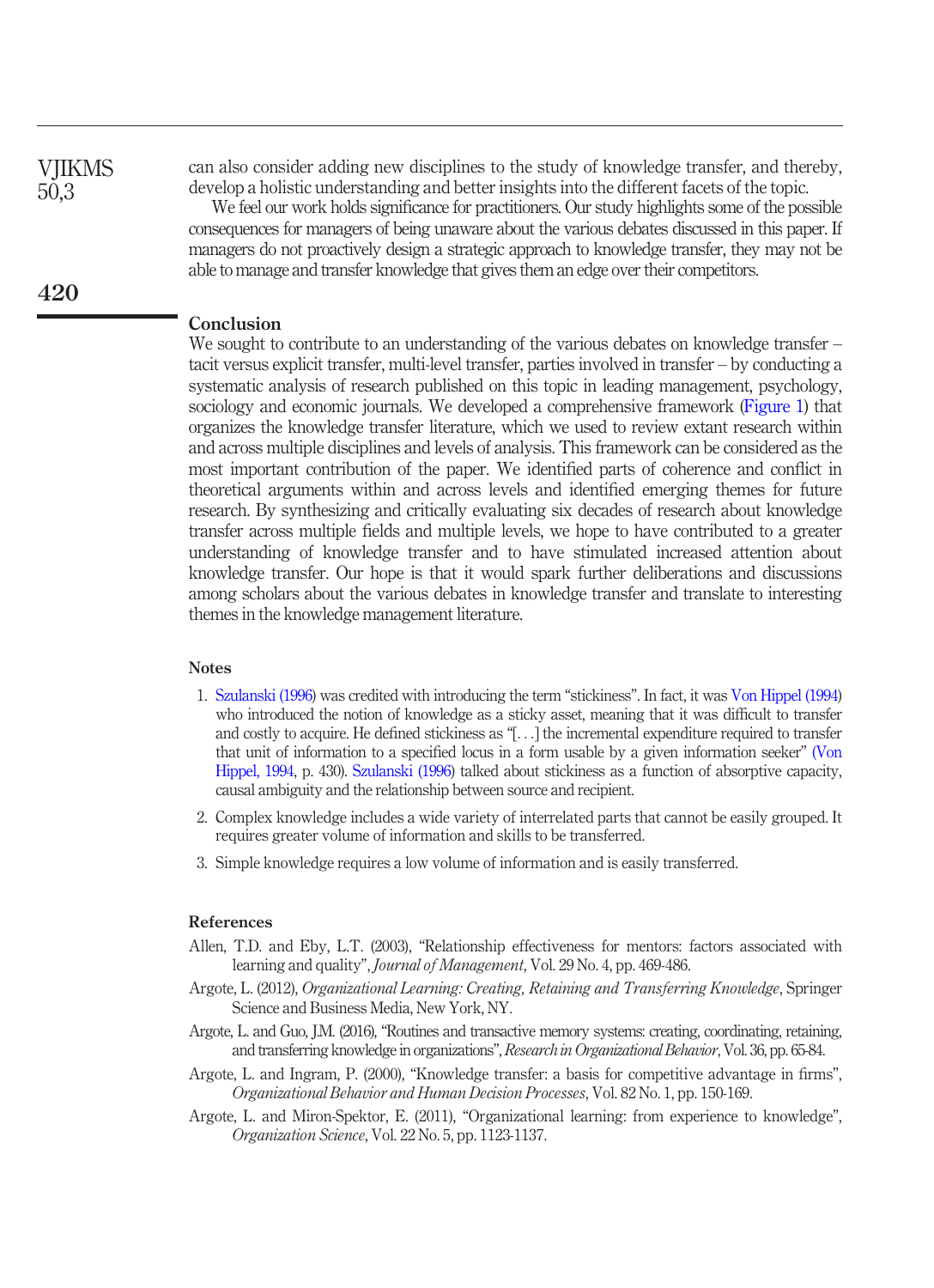| No. 1, pp. 1-10.                                                                                                                                                                                                                                                      | transier |
|-----------------------------------------------------------------------------------------------------------------------------------------------------------------------------------------------------------------------------------------------------------------------|----------|
| Balconi, M., Pozzali, A. and Viale, R. (2007), "The 'codification debate' revisited: a conceptual<br>framework to analyze the role of tacit knowledge in economics", <i>Industrial and Corporate</i><br>Change, Vol. 16 No. 5, pp. 823-849.                           | 421      |
| Bandura, A. (1977), "Self-efficacy: toward a unifying theory of behavioral change", <i>Psychological</i><br><i>Review</i> , Vol. 84 No. 2, p. 191.                                                                                                                    |          |
| Baum, J.C. and Ingram, P. (1998), "Survival-enhancing learning in the Manhattan hotel industry<br>1898-1980", Management Science, Vol. 44 No. 7, pp. 996-1016.                                                                                                        |          |
| Bell, G.G. and Zaheer, A. (2007), "Geography, networks, and knowledge flow", Organization Science,<br>Vol. 18 No. 6, pp. 955-972.                                                                                                                                     |          |
| Berry, D.C. and Broadbent, D.E. (1984), "On the relationship between task performance and associated<br>verbalizable knowledge", The Quarterly Journal of Experimental Psychology Section A, Vol. 36<br>No. 2, pp. 209-231.                                           |          |
| Berry, D.C. and Broadbent, D.E. (1987), "The combination of explicit and implicit learning processes in<br>task control", <i>Psychological Research</i> , Vol. 49 No. 1, pp. 7-15.                                                                                    |          |
| Bock, G.W., Zmud, R.W., Kim, Y.G. and Lee, J.N. (2005), "Behavioral intention formation in knowledge<br>sharing: examining the roles of extrinsic motivators, social-psychological factors, and<br>organizational climate", MIS Quarterly, Vol. 29 No. 1, pp. 87-111. |          |
| Borgatti, S.P. and Cross, R. (2003), "A relational view of information seeking and learning in social<br>networks", Management Science, Vol. 49 No. 4, pp. 432-445.                                                                                                   |          |
| Burt, R.S. (1992), Structural Holes, Cambridge University Press, Cambridge, MA.                                                                                                                                                                                       |          |
| Chen, Y.H., Lin, T.P. and Yen, D.C. (2014), "How to facilitate inter-organizational knowledge sharing:<br>the impact of trust", <i>Information and Management</i> , Vol. 51 No. 5, pp. 568-578.                                                                       |          |
| Chuang, C.H., Jackson, S.E. and Jiang, Y. (2016), "Can knowledge-intensive teamwork be managed?<br>Examining the roles of HRM systems, leadership, and tacit knowledge", Journal of Management,<br>Vol. 22 No. 2, pp. 524-554.                                        |          |
| Cohen, W.M. and Levinthal, D.A. (1990), "Absorptive capacity: a new perspective on learning and<br>innovation", Administrative Science Quarterly, Vol. 35 No. 1, pp. 128-153.                                                                                         |          |
| Cowan, R., David, P.A. and Foray, D. (2000), "The explicit economics of knowledge codification and<br>tacitness", Industrial and Corporate Change, Vol. 9 No. 2, pp. 211-253.                                                                                         |          |
| Cummings, J. (2003), <i>Knowledge Sharing: ALiterature Review</i> , The World Bank, Washington,<br>DC.                                                                                                                                                                |          |
| Daft, R.L. and Lengel, R.H. (1986), "Organizational information requirements, media richness and<br>structural design", Management Science, Vol. 32 No. 5, pp. 554-571.                                                                                               |          |
| Darr, E.D. and Kurtzberg, T.R. (2000), "An investigation of partner similarity dimensions on knowledge<br>transfer", Organizational Behavior and Human Decision Processes, Vol. 82 No. 1, pp. 28-44.                                                                  |          |
| Darr, E.P., Argote, L. and Epple, D. (1995), "The acquisition, transfer and depreciation of knowledge in<br>service organizations: productivity in franchises", Management Science, Vol. 41 No. 11, pp. 1750-1762.                                                    |          |
| Davenport, T.H. and Prusak, L. (1998), Working Knowledge: How Organizations Manage What They<br>Know, Harvard Business Press.                                                                                                                                         |          |
| Davenport, T.H. and Prusak, L. (2000), Working Knowledge: how Organizations Manage What They<br>Know, Harvard Business School Pres, Boston.                                                                                                                           |          |
| Demarest, M. (1997), "Understanding knowledge management", Long Range Planning, Vol. 30 No. 3,<br>pp. 374-384.                                                                                                                                                        |          |
|                                                                                                                                                                                                                                                                       |          |
|                                                                                                                                                                                                                                                                       |          |
|                                                                                                                                                                                                                                                                       |          |
|                                                                                                                                                                                                                                                                       |          |

Argote, L., Beckman, S.L. and Epple, D. (1990), "The persistence and transfer of learning in industrial

The nature of knowledge transfer

Arrow, K.J. (1974), "Limited knowledge and economic analysis", *American Economic Review*, Vol. 64

settings", *Management Science*, Vol. 36 No. 2, pp. 140-154.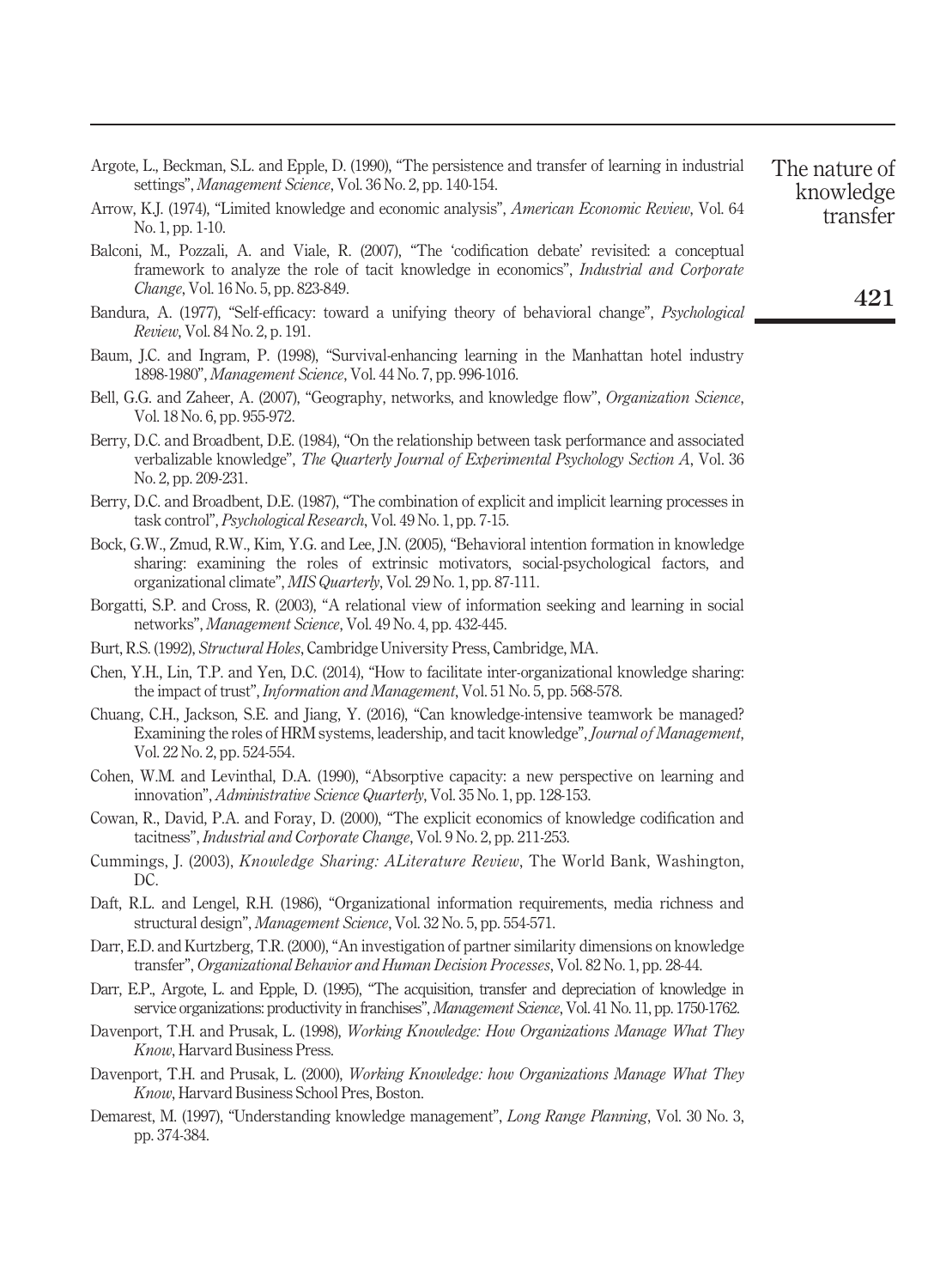| VJIKMS<br>50,3 | de Zubielqui, G.C., Lindsay, N., Lindsay, W. and Jones, J. (2019), "Knowledge quality, innovation and<br>firm performance: a study of knowledge transfer in SMEs", Small Business Economics, Vol. 53<br>No. 1, pp. 145-164.                                           |
|----------------|-----------------------------------------------------------------------------------------------------------------------------------------------------------------------------------------------------------------------------------------------------------------------|
|                | Dirks, K.T. and Ferrin, D.L. (2001), "The role of trust in organizational settings", Organization Science,<br>Vol. 12 No. 4, pp. 450-467.                                                                                                                             |
| 422            | Edmondson, A. (1999), "Psychological safety and learning behavior in work teams", Administrative<br>Science Quarterly, Vol. 44 No. 2, pp. 350-383.                                                                                                                    |
|                | Ensign, P.C. and Hébert, L. (2009), "Competing explanations for knowledge exchange: technology<br>sharing within the globally dispersed R&D of the multinational, multidivisional firm", Journal of<br>High Technology Management Research, Vol. 20 No. 1, pp. 75-85. |
|                | Flores, L.G., Zheng, W., Rau, D. and Thomas, C.H. (2012), "Organizational learning: subprocess<br>identification, construct validation, and an empirical test of cultural antecedents", Journal of<br>Management, Vol. 38 No. 2, pp. 640-667.                         |
|                | Gersick, C.J. and Hackman, J.R. (1990), "Habitual routines in task performing groups", Organizational<br>Behavior and Human Decision Processes, Vol. 47 No. 1, pp. 65-97.                                                                                             |
|                | Gil, A.J. and Carrillo, F.J. (2016), "Knowledge transfer and the learning process in Spanish wineries",<br>Knowledge Management Research and Practice, Vol. 14 No. 1, pp. 60-68.                                                                                      |
|                | Goh, S.C. (2002), "Managing effective knowledge transfer: an integrative framework and some practice<br>implications", Journal of Knowledge Management, Vol. 6 No. 1, pp. 23-30.                                                                                      |
|                | Granovetter, M.S. (1973), "The strength of weak ties", American Journal of Sociology, Vol. 78 No. 6,<br>pp. 1360-1380.                                                                                                                                                |
|                | Grant, R.M. (1996), "Toward a knowledge-based theory of the firm", <i>Strategic Management Journal</i> ,<br>Vol. 17, pp. 109-122.                                                                                                                                     |
|                | Guo, Y., Jasovska, P., Rammal, H.G. and Rose, E.L. (2018), "Global mobility of professionals and the<br>transfer of tacit knowledge in multinational service firms", Journal of Knowledge Management,<br>available at: https://doi.org/10.1108/JKM-09-2017-0399       |
|                | Hansen, M.T. (1999), "The search-transfer problem: the role of weak ties in sharing knowledge across<br>organization subunits", <i>Administrative Science Quarterly</i> , Vol. 44 No. 1, pp. 82-111.                                                                  |
|                | Hansen, M.T. (2002), "Knowledge networks: explaining effective knowledge sharing in multiunit<br>companies", Organization Science, Vol. 13 No. 3, pp. 232-248.                                                                                                        |
|                | Hargadon, A. and Fanelli, A. (2002), "Action and possibility: reconciling dual perspectives of<br>knowledge in organizations", Organization Science, Vol. 13 No. 3, pp. 290-302.                                                                                      |
|                | Huang, X., Hsieh, J.J. and He, W. (2014), "Expertise dissimilarity and creativity: the contingent roles of<br>tacit and explicit knowledge sharing", Journal of Applied Psychology, Vol. 99 No. 5, pp. 816-830.                                                       |
|                | Huber, G.P. (1991), "Organizational learning: the contributing processes and the literatures",<br>Organization Science, Vol. 21 No. 1, pp. 88-115.                                                                                                                    |
|                | Huckman, R.S. and Pisano, G.P. (2006), "The firm specificity of individual performance: evidence from<br>cardiac surgery", Management Science, Vol. 52 No. 4, pp. 473-488.                                                                                            |
|                | Inkpen, A.C. and Tsang, E.W. (2005), "Social Capital, networks, and knowledge transfer", Academy of<br>Management Review, Vol. 30 No. 1, pp. 146-165.                                                                                                                 |
|                | Jane Zhao, Z. and Anand, J. (2009), "A multilevel perspective on knowledge transfer: evidence from the<br>Chinese automotive industry", Strategic Management Journal, Vol. 30 No. 9, pp. 959-983.                                                                     |
|                | Jewels, T. and Ford, M. (2006), "Factors influencing knowledge sharing in information technology<br>projects", e-Service Journal, Vol. 5 No. 1, pp. 99-117.                                                                                                           |
|                | Johnson, B., Lorenz, E. and Lundvall, B. (2002), "Why all this fuss about codified and tacit knowledge",<br>Industrial and Corporate Change, Vol. 11 No. 2, pp. 245-262.                                                                                              |
|                | Kachra, A. and White, R.E. (2008), "Know how transfer: the role of social, economic/competitive, and<br>firm boundary factors", Strategic Management Journal, Vol. 29 No. 4, pp. 425-445.                                                                             |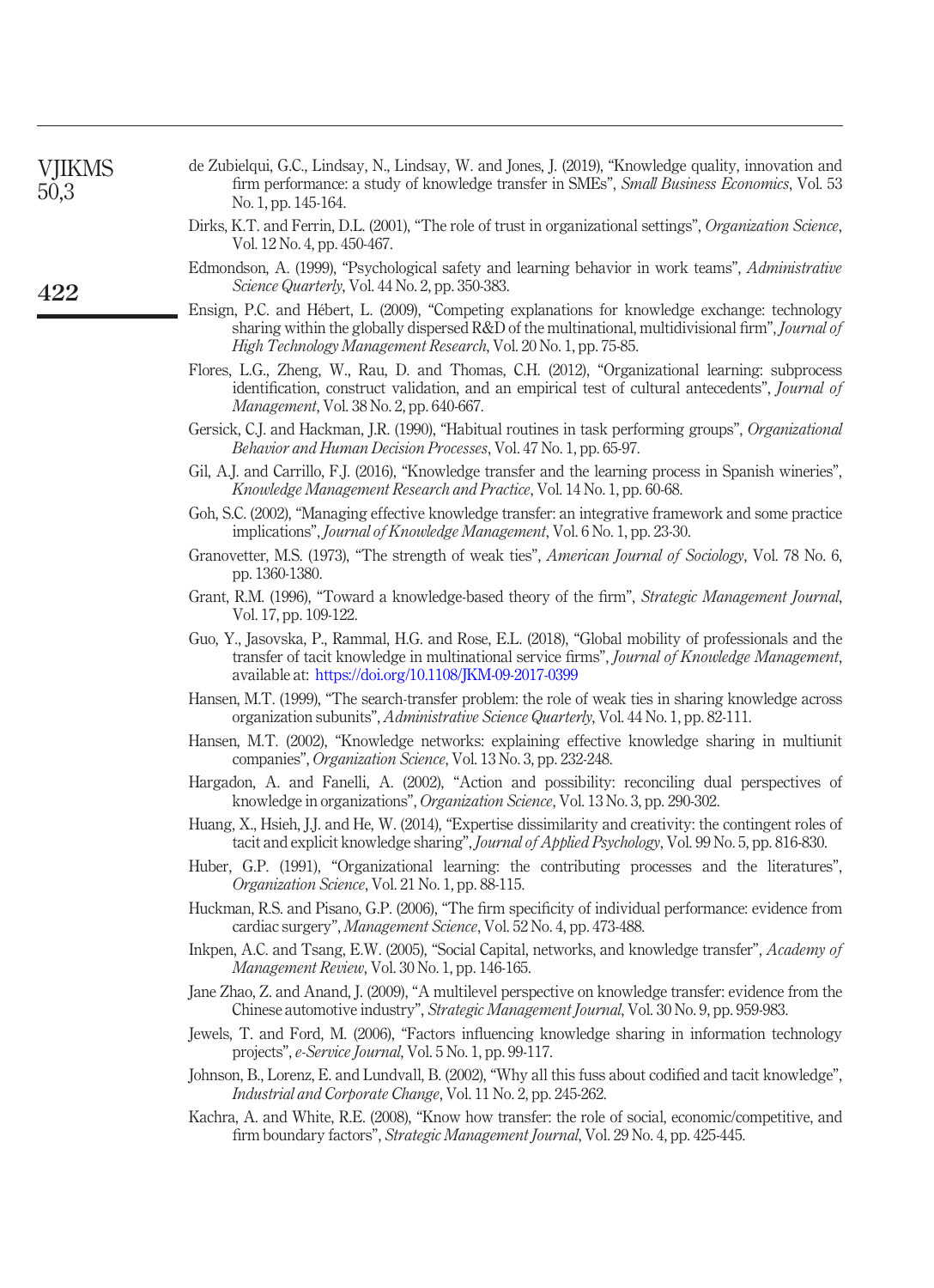| Kogut, B. and Zander, U. (1992), "Knowledge of the firm, combinative capabilities, and the replication of | The nature of |
|-----------------------------------------------------------------------------------------------------------|---------------|
| technology", <i>Organization Science</i> , Vol. 3 No. 3, pp. 383-397.                                     | knowledge     |

- Kogut, B. and Zander, U. (1993), "Knowledge of the firm and the evolutionary theory of the multinational corporation", *Journal of International Business Studies*, Vol. 24 No. 4, pp. 625-645.
- Krylova, K.O., Vera, D. and Crossan, M. (2016), "Knowledge transfer in knowledge intensive organizations: the crucial role of improvisation in transferring and protecting knowledge", *Journal of Knowledge Management*, Vol. 20 No. 5, pp. 1045-1064.
- Kumar, A.J. and Ganesh, L.S. (2009), "Research on knowledge transfer in organizations: a morphology", *Journal of Knowledge Management*, Vol. 13 No. 4, pp. 161-174.
- Lapré, M. and Wassenhove, L.N. (2001), "Creating and transferring knowledge for productivity improvement in factories", *Management Science*, Vol. 47 No. 10, pp. 1311-1325.
- Leonard-Barton, D. (1995), *Wellsprings of Knowledge*, Harvard Business School Press, Boston.
- Levin, D.Z. and Cross, R. (2004), "The strength of weak ties you can trust: the mediating role of trust in effective knowledge transfer", *Management Science*, Vol. 50 No. 11, pp. 1477-1490.
- Levitt, B. and March, J.G. (1988), "Organizational learning", *Annual Review of Sociology*, Vol. 14 No. 1, pp. 319-338.
- Lewis, J.D. and Weigert, A. (1985),"Trust as a social reality", *Social Forces*, Vol. 63 No. 4, pp. 967-985.
- Lippman, S.A. and Rumelt, R.P. (1982), "Uncertain imitability: an analysis of interfirm differences in efficiency under competition", *The Bell Journal of Economics*, Vol. 13 No. 2, pp. 418-439.
- Lubit, R. (2001), "Tacit knowledge and knowledge management: the keys to sustainable competitive advantage", *Organizational Dynamics*, Vol. 29 No. 3, pp. 164-178.
- McEvily, B., Perrone, V. and Zaheer, A. (2003), "Trust as an organizing principle", *Organization Science*, Vol. 14 No. 1, pp. 91-103.
- Majchrzak, A., More, P.H. and Faraj, S. (2012), "Transcending knowledge differences in cross-functional teams", *Organization Science*, Vol. 23 No. 4, pp. 951-970.
- March, J.G. and Simon, H.A. (1958), *Organizations*, Wiley, New York, NY.
- Mostafa, R. and Klepper, S. (2017), "Industrial development through tacit knowledge seeding: evidence from the Bangladesh garment industry", *Management Science*, Vol. 64 No. 2, pp. 613-632.
- Nahapiet, J. and Ghoshal, S. (1998), "Social capital, intellectual capital, and the organizational advantage", *Academy of Management Review*, Vol. 23 No. 2, pp. 242-266.
- Nonaka, I. and Konno, N. (1998), "The concept of 'Ba': building a foundation for knowledge creation", *California Management Review*, Vol. 40 No. 3, pp. 40-54.
- Nonaka, I. and Von Krogh, G. (2009), "Perspective tacit knowledge and knowledge conversion: controversy and advancement in organizational knowledge creation theory", *Organization Science*, Vol. 20 No. 3, pp. 635-652.
- Nonaka, I. and Takeuchi, H. (1995), *The Knowledge-Creating Company*, Oxford University Press, New York, NY.
- Nonaka, I. and Takeuchi, H. (1996), "The knowledge-creating company: how Japanese companies create the dynamics of innovation", *Long Range Planning*, Vol. 4 No. 29, p. 592.
- Nonaka, I., and Von Krogh, G. (2009). "Perspective tacit knowledge and knowledge conversion: controversy and advancement in organizational knowledge creation theory", *Organization Science*, Vol. 20, No. 3, pp. 635-652
- Phelps, C., Heidl, R. and Wadhwa, A. (2012), "Knowledge, networks, and knowledge networks: a review and research agenda", *Journal of Management*, Vol. 38 No. 4, pp. 1115-1166.
- Polyani, M. (1966), *The Tacit Dimension*, Doubleday, New York, NY.
- O'Dell, C. and Grayson, C.J. (1998), "If only we knew what we know: identification and transfer of internal best practices", *California Management Review*, Vol. 40 No. 3, pp. 154-174.

423

knowledge transfer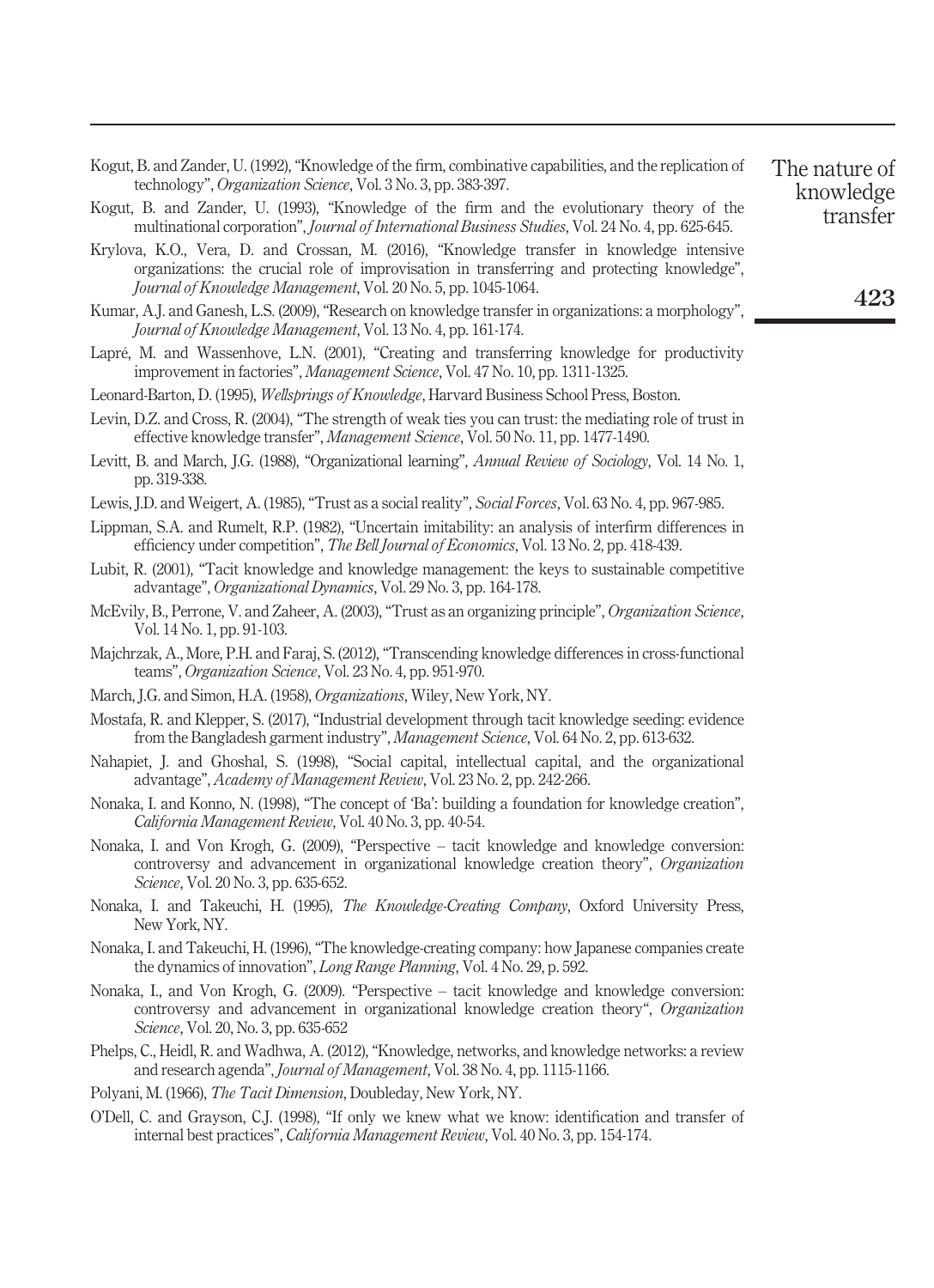| <b>VJIKMS</b><br>50,3 | Osterloh, M. and Frey, B.S. (2000), "Motivation, knowledge transfer, and organizational firms",<br><i>Organization Science, Vol. 11 No. 5, pp. 538-550.</i>                                                                                          |
|-----------------------|------------------------------------------------------------------------------------------------------------------------------------------------------------------------------------------------------------------------------------------------------|
|                       | Park, J.G. and Lee, J. (2014), "Knowledge sharing in information systems development projects: explicating the<br>role of dependence and trust", <i>International Journal of Project Management</i> , Vol. 32 No. 1, pp. 153-165.                    |
|                       | Polanyi, M. (1966), <i>The Tacit Dimension</i> , Routledge and Kegan Paul, London.                                                                                                                                                                   |
| 424                   | Reagans, R. and McEvily, B. (2003), "Network structure and knowledge transfer: the effects of cohesion<br>and range", <i>Administrative Science Quarterly</i> , Vol. 48 No. 2, pp. 240-267.                                                          |
|                       | Reed, R. and Defillippi, R.J. (1990), "Causal ambiguity, barriers to imitation, and sustainable competitive<br>advantage", Academy of Management Review, Vol. 15 No. 1, pp. 88-102.                                                                  |
|                       | Reus, T.H., Lamont, B.T. and Ellis, K.M. (2016), "A darker side of knowledge transfer following<br>international acquisitions", Strategic Management Journal, Vol. 37 No. 5, pp. 932-944.                                                            |
|                       | Rutten, W., Blaas-Franken, J. and Martin, H. (2016), "The impact of (low) trust on knowledge sharing",<br>Journal of Knowledge Management, Vol. 20 No. 2, pp. 199-214.                                                                               |
|                       | Sankowska, A. (2013), "Relationships between organizational trust, knowledge transfer, knowledge<br>creation, and firm's innovativeness", The Learning Organization, Vol. 20 No. 1, pp. 85-100.                                                      |
|                       | Sarala, R.M., Junni, P., Cooper, C.L. and Tarba, S.Y. (2016), "A sociocultural perspective on<br>knowledge transfer in mergers and acquisitions", <i>Journal of Management</i> , Vol. 42 No. 5,<br>pp. 1230-1249.                                    |
|                       | Sarala, R.M. and Vaara, E. (2010), "Cultural differences, convergence, and crossvergence as<br>explanations of knowledge transfer in international acquisitions", Journal of International<br><i>Business Studies, Vol. 41 No. 8, pp. 1365-1390.</i> |
|                       | Schein, E.H. (1996), "Culture: the missing concept in organization studies", Administrative Science<br><i>Quarterly</i> , Vol. 41 No. 2, pp. 229-240.                                                                                                |
|                       | Shannon, C.E. and Weaver, W. (1949), The Mathematical Theory of Communication, University of IL<br>Press, Chicago.                                                                                                                                   |
|                       | Simon, H.A. (1991), "Bounded rationality and organizational learning", Organization Science, Vol. 2<br>No. 1, pp. 125-134.                                                                                                                           |
|                       | Simonin, B.L. (1999), "Ambiguity and the process of knowledge transfer in strategic alliances",<br>Strategic Management Journal, Vol. 20 No. 7, pp. 595-623.                                                                                         |
|                       | Singley, M.K. and Anderson, J.R. (1989), The Transfer of Cognitive Skill, Harvard University Press,<br>Cambridge, MA.                                                                                                                                |
|                       | Starbuck, W.H. (1992), "Learning by knowledge-intensive firms", Journal of Management Studies,<br>Vol. 29 No. 6, pp. 713-740.                                                                                                                        |
|                       | Stasser, G. and Titus, W. (1987), "Effects of information load and percentage of shared information on<br>the dissemination of unshared information during group discussion", Journal of Personality and<br>Social Psychology, Vol. 53 No. 1, p. 81. |
|                       | Szulanski, G. (1996), "Exploring internal stickiness: impediments to the transfer of best practice within<br>the firm", Strategic Management Journal, Vol. 17, pp. 27-43.                                                                            |
|                       | Szulanski, G. (2000), "The process of knowledge transfer: a diachronic analysis of stickiness",<br>Organizational Behavior and Human Decision Processes, Vol. 82 No. 1, pp. 9-27.                                                                    |
|                       | Szulanski, G., Ringov, D. and Jensen, R.J. (2016), "Overcoming stickiness: how the timing of knowledge<br>transfer methods affects transfer difficulty", Organization Science, Vol. 27 No. 2, pp. 304-322.                                           |
|                       | Teece, D. (2000), "Strategies for managing knowledge assets: the role of firm structure and industrial<br>context", Long Range Planning, Vol. 33 No. 1, pp. 35-54.                                                                                   |
|                       | Teece, D.J. (1998), "Research directions for knowledge management", California Management Review,<br>Vol. 40 No. 3, pp. 55-79.                                                                                                                       |
|                       |                                                                                                                                                                                                                                                      |